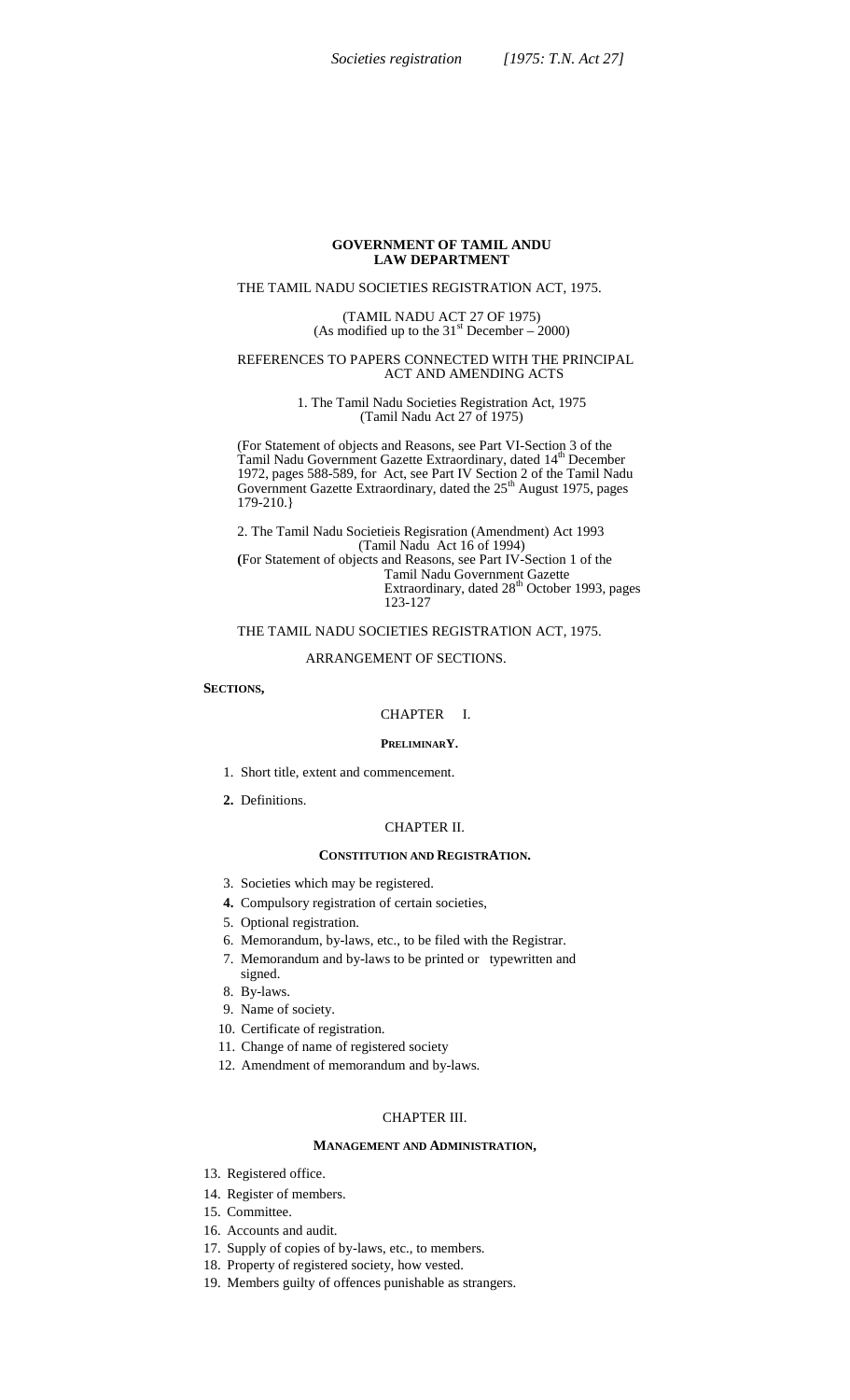## **SECTIONS.**

- 20. Legal proceedings by or against registered societies.
- 21. Judgment how enforced.
- 22. Suit to recover penalty.
- 23. Members liable to be sued as strangers.
- 24. Investment of funds.
- 25. Application of funds of a registered society.
- 26. Annual general meetings.
- 27. Filing of special resolution.
- 28. Extraordinary general meeting.
- 29. Minutes of proceedings of registered society's general meetings and of its committee.
- 30. Amalgamation and division of registered societies.
- 31. Saving of rights of creditors.
- 32. Certain mortgages and charges to be void, if not registered.
- 33. Registration of satisfaction of mortgage or charge.
- 34. Power of Registrar to call for information or explanation.

# CHAPTER **IV.**

### **INSPECTION, INQUIRY, CANCELLATION, WINDING-UP AND APPEAL.**

- 35. Inspection of books.
- 36. Power of Registrar to inquire into the affairs of registered society.
- 37. Cancellation of registration.
- 38. Cancellation of registration of society carrying on unlawful activities.
- 39. Effect of cancellation of registration.
- 40. Winding-up of registered society.
- 41. Dissolution of registered societies and adjustment of their affairs.
- 42. On dissolution, no member to receive profit.
- 43. Liquidator to make up account after winding-up of registered society.
- **44.** Removal of defunct registered societies.
- 45. Appeals.

## **SECTIONS.**

# **CHAPTER** V.

# **OFFENCES AND PROCEDURE.**

- 46. Penalty for non-compliance with Act.
- 47 Penalty for falsifying documents.
- 48 Penalty for furnishing false information or disobeying summons, requisition or other lawful order or direction.
- 49. Power of Registrar to condone delay in certain cases,
- 50. Cognizance of offences.

### CHAPTER VI.

# **FEES AND SUPERVISION.**

- 51. Fees.
- 52. Powers of Inspector-General of Registration,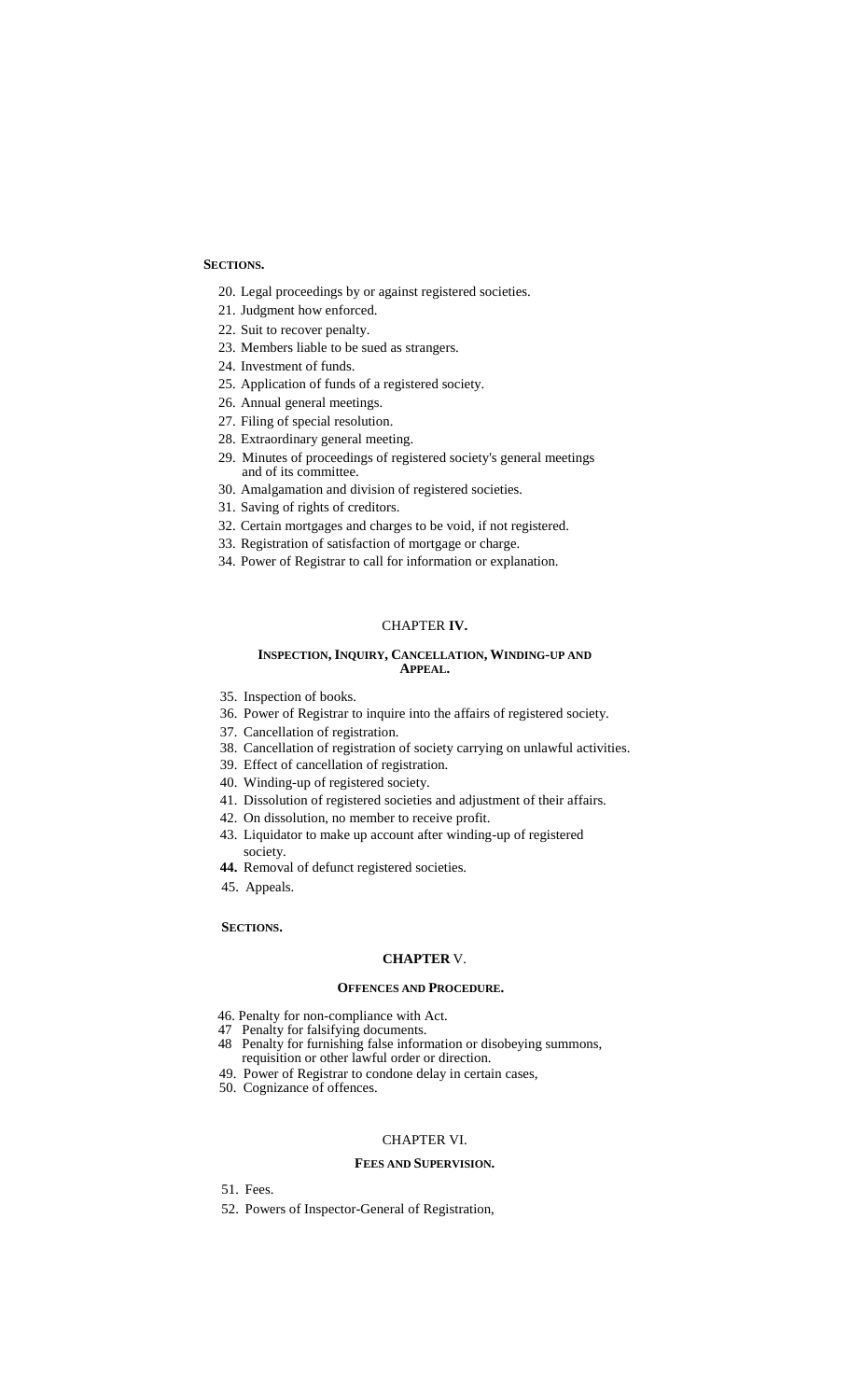# CHAPTER VII.

# **MISCELLANEOUS.**

- 53. Application of Act to existing registered societies.
- 54. Exemption.
- 55. Acts of registered societies, etc., not to be invalidated by certain defects.
- 56. Power to make rules.
- 57. Repeals and savings.
- 58.Publication of rules, commencement of rules and notifications and placing them on the Table of the Legislature.

# **THE SCHEDULE.**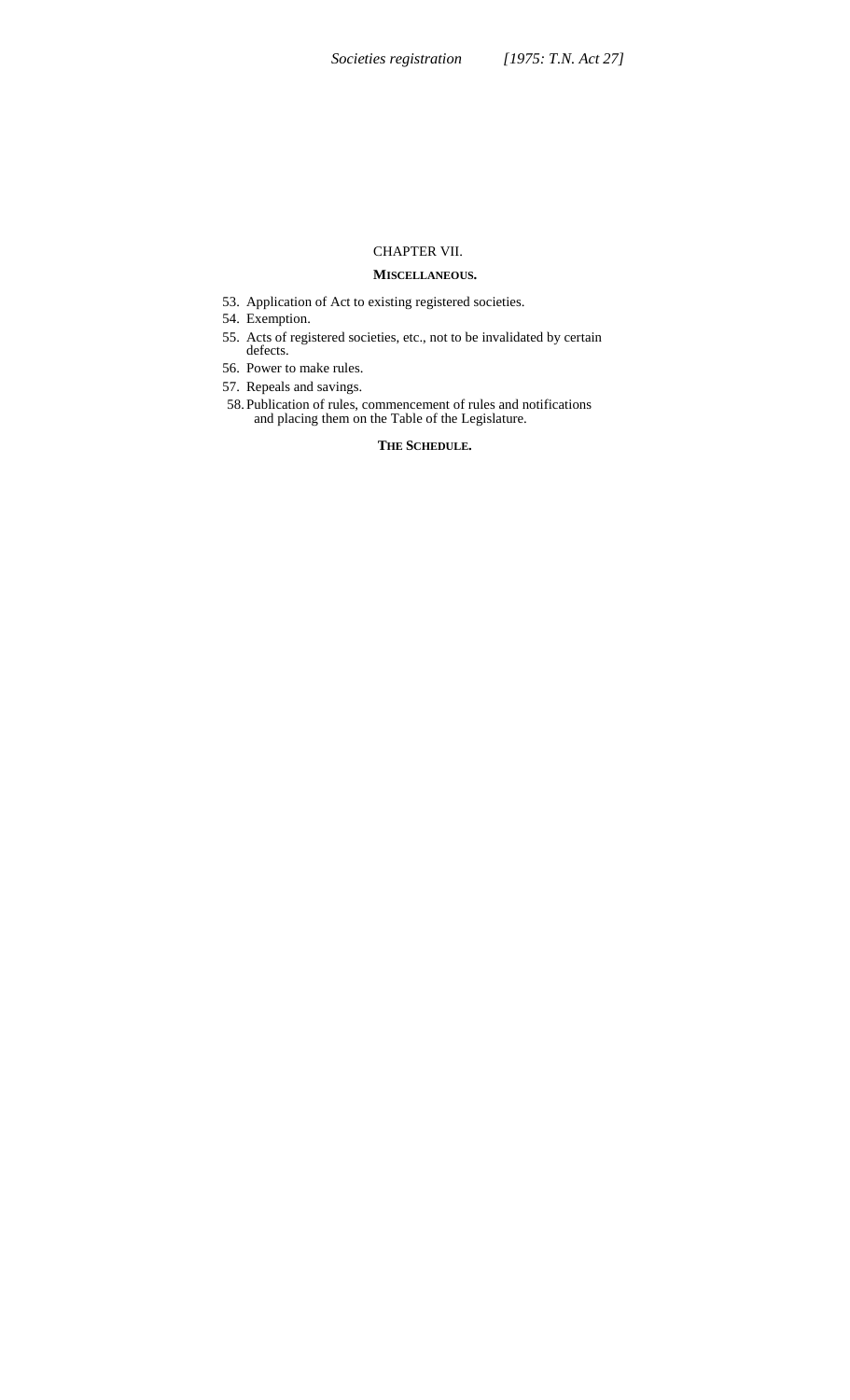#### **TAMIL** NADU ACT NO. 27 OF 1975

#### THE TAMIL NADU SOCIETIES REGISTRATION ACT, 1975.

*[Received the assent of the President on the 18th August* 1975, *first published in the* Tamil Nadu Government Gazette *Extraordinary on the 25th August* 1975 *(Avani* 9, *Iratchasa* (2006 - *Tiruvalluvar Aandu)).]*

**An Act to provide for the registration of literary, scientific, religious, charitable and other societies in the State of Tamil Nadu.**

**BE** it enacted by the Legislature of the State of Tamil Nadu **in** the Twenty-sixth Year of the Republic of India as follows :—

# CHAPTER I.

#### **PRELIMINARY**

**.**

1. (1) This Act may be called the Tamil Nadu Societies **Short** title, Registration Act, 1975. **extent and**

**commencement.**

(2) It extends to the whole of the State of Tamil Nadu.

(3) It shall come into force on such date as the Govern ment may, by notification, appoint and different dates may be appointed for different areas and for different provisions of this Act:

Provided that any reference in any such provision to the commencement of this Act shall, in relation to any area, be construed as a reference to the coming into force of that provision in such area.

2. In this Act, unless the context otherwise requires— **Definition.** (a) " committee'' means the governing body **of** a registered society to whom the management of its affairs is entrusted ;

**\*For Statement of Objects and Reasons,** *see Tamil Nadu Gov ernment Gazette* **Extraordinary, dated the 14th December 1972, Part IV—Section 3, Pages 588—589.**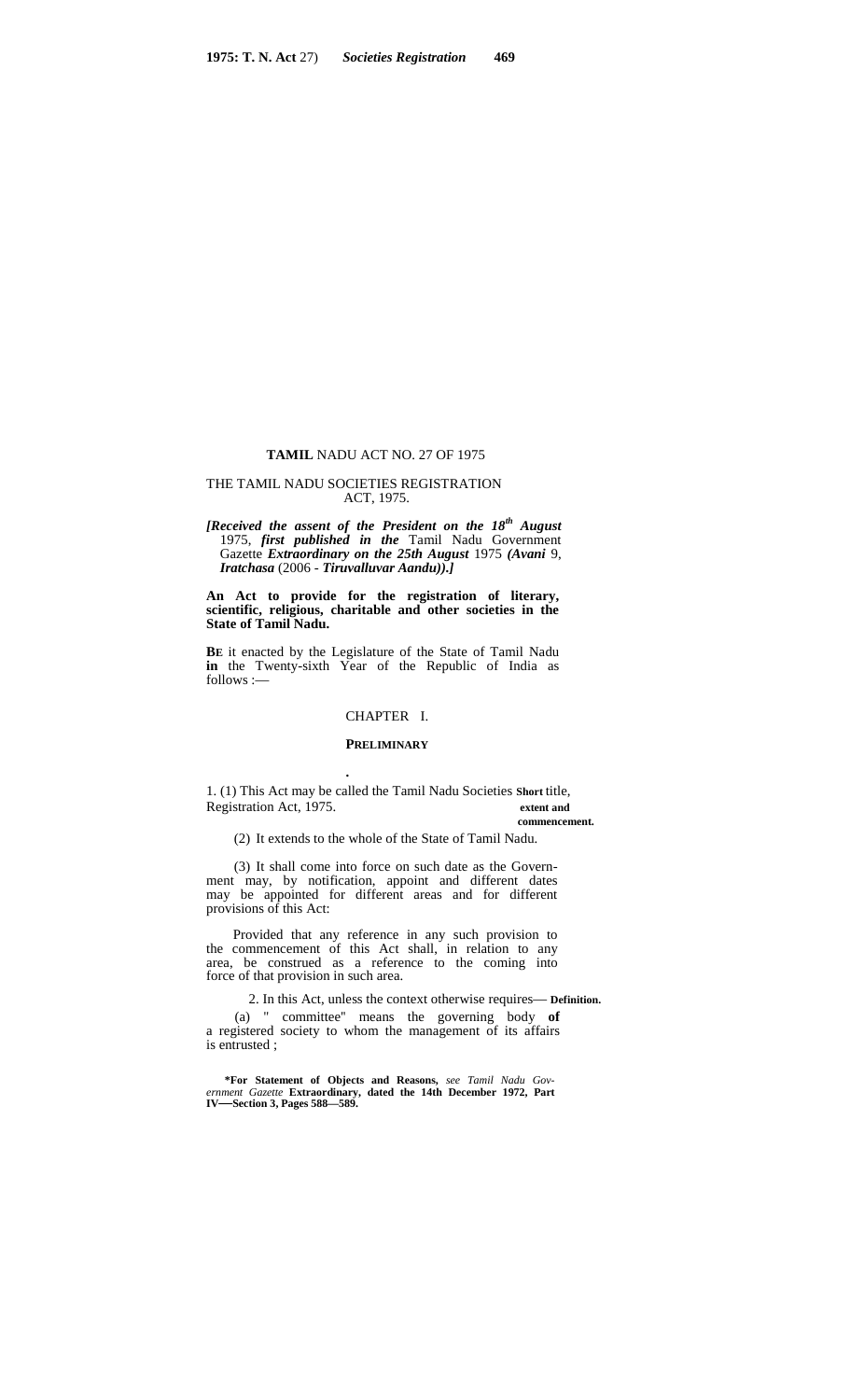*(b)* " court" means, in the Presidency town, the Madras City Civil Court and elsewhere, the District Court ;

## **(c) "district" means the district formed under section 5 of the Registration Act, 1908 (Central Act XVI of 1908) ;**

*(d)* " financial year" means the period of twelve months for which the accounts of s registered society are required to be made up by the by-laws of the registered society and if the by-laws do not so provide, the period of twelve months ending with the thirty-first day of March each year ;

(e) " Government" means the State Government ;

"memorandum" means the memorandum of association of a registered society as originally framed **and** as amended, from time to time, in pursuance of the provisions of this Act ;

(g) " officer " includes any trustee, director, manager, treasurer, secretary, assistant secretary or member of the committee, or any person authorized in this behalf by the by-laws of the registered society to bring or defend or cause to be brought or defended any action or other legal proceeding touching or concerning any property, right or claim of the registered society or any other person empowered under its by-laws to give directions in regard to the business of the registered society ;

*(h) "* registered society" means a society registered **or** deemed to be registered under this Act ;

(j) " Registrar" means the Inspector-General of Registration appointed under sub-section (1) of section **3** of the Registration Act, 1908 (Central Act XVI of 1908), or the Registrar of a district appointed under section **6** of that Act, or any person authorized by the Government to exercise all or any of the powers of the Registrar under this Act}

*(J)* "special resolution" means a resolution passed by **a** majority of not less than three-fourths of such members **of** a registered society entitled to vote as are present in person or by proxy (where proxies are allowed) at a general meeting of which a notice of not less than such period a**<sup>S</sup> may** be prescribed, specifying the intention to propose the resolution as a special resolution, has been duly given: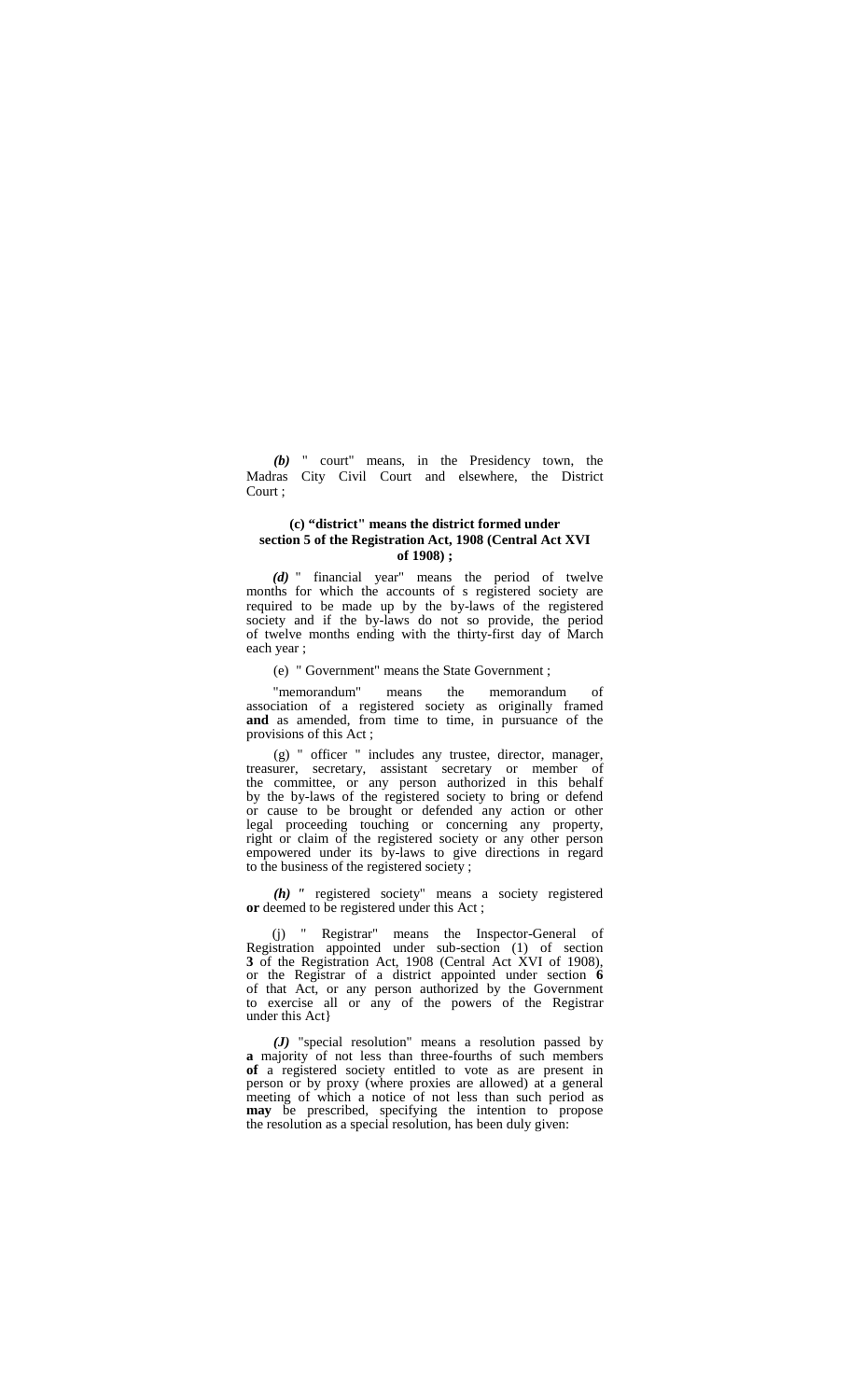Provided that, if all the members entitled to vote at any such meeting so agree, a resolution may be passed as a special resolution at a meeting of which a notice of less than the period prescribed under this clause has been given ;

*(k)* "transferred territory" means the Kanyakumari district and the Shencottah taluk of the Tirunelveli district.

#### CHAPTER **II**

#### **CONSTITUTION AND REGISTRATION.**

**3.** (1) Subject to the provisions of sub-section (2), any societies which society which has for its object the promotion of education, may be literature, science, religion, charity, social reform, art, registered, crafts, cottage industries, athletics, sports (including articles) crafts, cottage industries, athletics, sports (including indoor games) recreation, public health, social service, cultural activities, the diffusion of useful knowledge or such other useful object with respect to which the State Legislature has power to make laws for the State, which may be prescribed, may be registered under this Act.

(2) Notwithstanding anything contained in sub section (1), no association which has for its object the improvement of the economic condition of workmen, no club where games of chance providing prizes for winners are played and no society which does not consist of at least seven persons shall be registered under this Act.

**4.** (1) Subject to the provisions of sub-sections (3) Compulsory and (4), every society formed on or after the date of the registration commencement of this Act, which has for its object any object mentioned in, or prescribed under section 3, and

*(a)* which consists of not less than twenty members ; or

*'b)* whose annual gross income or expenditure in any financial year after the date of the commencement of this Act, is not less than ten thousand rupees, shall be registered under this Act within such period as may be prescribed.

(2) Every society in existence on the date of the commencement of this Act, which has for its object any object mentioned in, or prescribed under section 3 and

**or**

which has not been registered under the Societies Registration Act, 1860 (Central Act XXI of 1860), or under any law corresponding to this Act in force in the transferred territory immediately before the date of the commence ment of this Act including the Travancore - Cochin Literary, Scientific and Charitable Societies Registration Act, 1955 (Travancore-Cochin Act XII of 1955) and

(i) which consists of not less than twenty members ;

(ii) whose annual gross income or expenditure in any financial year after the date of the commencement of this Act, is not less than ten thousand rupees ; or

(iij) whose gross income or expenditure in any such period preceding the date of the commencement of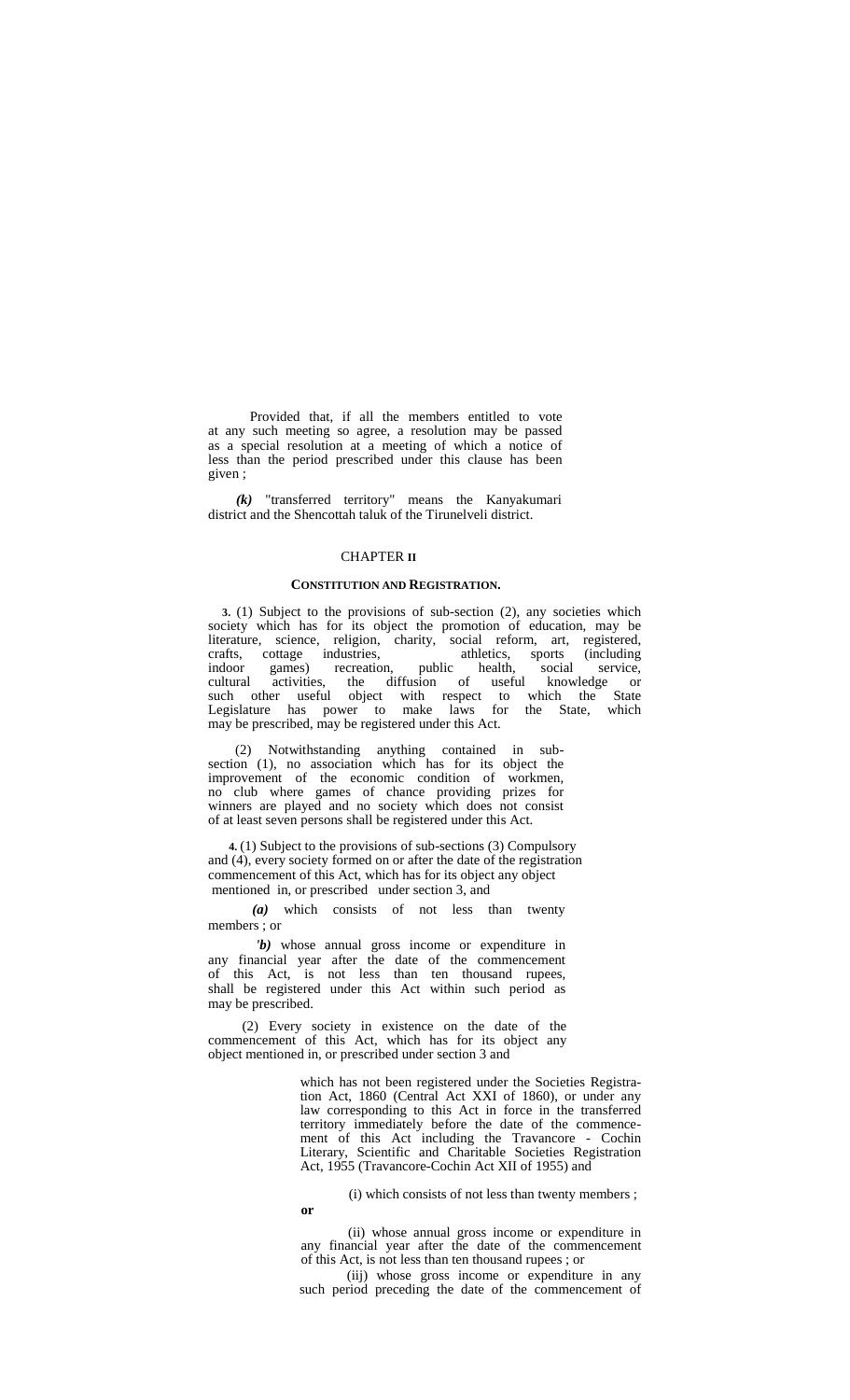this Act, was not less than such amount, as may be prescribed, the period so prescribed, bearing to twelve months the same proportion as the amount so prescribed bears to ten thousand rupees ;

shall be registered under this Act within such period as may be prescribed.

(3) Nothing in this section shall apply to any society which has for its object the promotion of religion, athletics or sports (including indoor games).

(4) Nothing contained in this Act shall be deemed to require the registration under this Act of any society formed, established, registered or incorporated under any other law.

**Optional registration. Memorandum, by-laws, etc., to be filed with the Registrar.**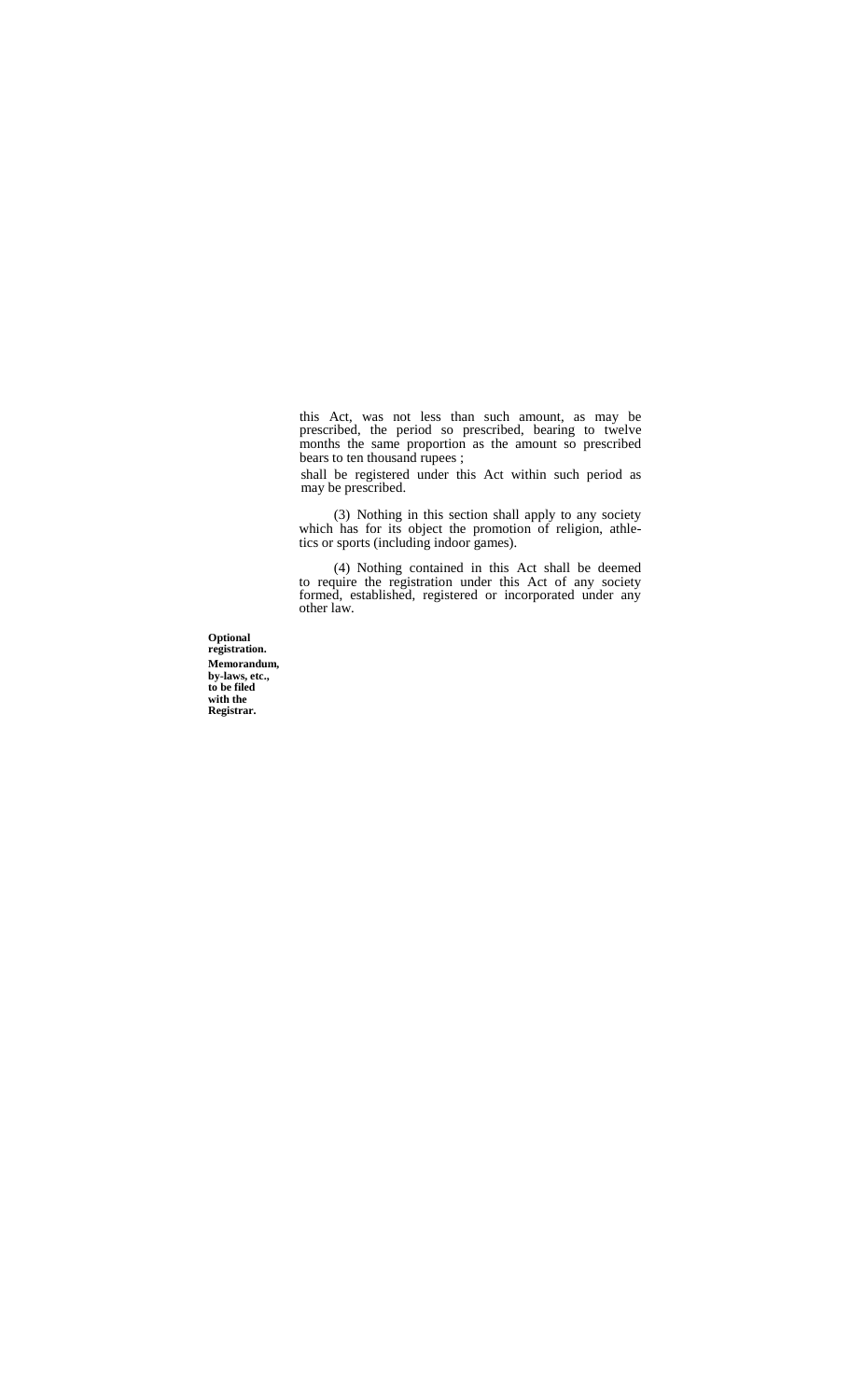**5.** Any society which has for its object—

*(a)* the promotion of religion, athletics or sports (including indoor games) ; or

(b) any other object mentioned in, or prescribed under, section 3 and to which society the proviaons of to which society the proviaons section **4** are not applicable,

may, at its option, be registered under this Act.

**6.** For the purpose of registration of a society, there shall be filed with the Registrar of the district in which the society is formed by a member of the committee of the society or by any person duly authorized by the com mittee in this behalf—

**(1)** a memorandum specifying—

*(a)* the name of the society ;

*(b)* the objects of the society ; and

(c) the names, addresses and occupations of the

members of the committee ; and

(2) the by-laws of the society.

**7. (1)** The memorandum and the by-laws of the **Memorandum** society shall be printed or typewritten.

**(2)** The memorandum shall be signed by at least **and signed.** pation in the presence of at least one witness who shall attest the signatures.

(3) The by-laws shall be signed by the signatories to the memorandum.

**8.** The by-laws shall contain provisions in respect of **By-laws,** such matters as may be prescribed.

**9. (1)** No society shall be registered by a name which, **Name** of the Registrar, is undesirable. in the opinion of the Registrar, is undesirable.

*Explanation—For* the purposes of this sub-section, the name of a society shall be deemed to be undesirable, if such name is-

*(a)* Obscene or against decency and decorum ; **or**

(6) likely to promote disharmony or feelings of enmity, or hatred or ill-will between different religious, racial, language, or regional groups or castes or commu- nities ; or

(c) identical with, or too nearly resembles, the name by which a society in existence has been previously registered.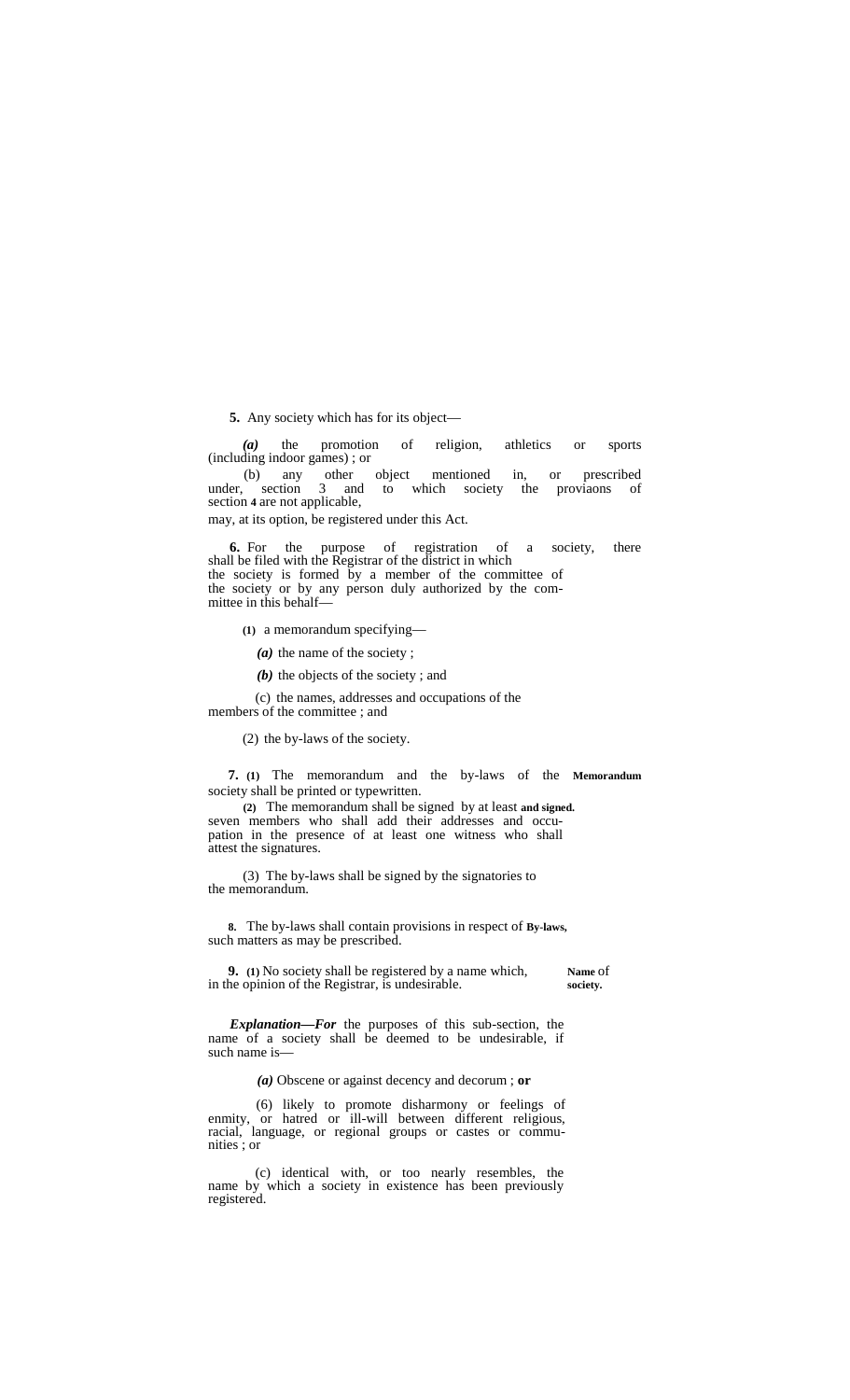(2) Except with the previous sanction in writing of the Government, no society shall be registered by a name which contains any of the following words, namely :-

*(a)* "-Co-operative" or "Land Development";

*(b) "* Reserve Bank" ;

 $\frac{1}{2}$  (c) " Union " or " State " or "Commission" or "Forum" or "Council"}  $^{2}$  {or Human Rights} or any word expressing or implying the sanction, approval or patronage of the Central or any State Government ; and

(d) "Municipal" or " Chartered " or any word which suggests or is calculated to suggest connection with any municipality or other local authority :

Provided that nothing in this sub-section shall apply to societies registered under the Societies Registration Act, 1860 (Central Act XXI of 1860), before the date of the commencement of this Act.

**Certificate of registration.**

> 1. Substituted by the Tamil Nadu Act 21 of 1999, with effect from  $17<sup>th</sup>$  June, 1999,

2. Inserted by the Tamil Nadu Act 2 of 2010 published in the Tamil Nadu Government Gazette, Extraordinary part IV, section 2 dated  $22<sup>nd</sup>$  January 2010 and to take effect from  $1<sup>st</sup>$ April. 2010 by G.O. Ms. No.30 CT and Regn. (M1) dated  $30<sup>th</sup>$ March 2010.

**10.** (1) The Registrar, on being satisfied that a society has complied with the provisions of this Act, and the rules made thereunder as to registration, shall issue to that society a certificate of registration and such certifi cate shall be conclusive evidence that the society therein mentioned is duly registered, unless it is proved that the registration of the society has been cancelled.

(2) The Registrar shall, after the issue of a certifi cate of registration to a society, enter in a register prescribed in that behalf such particulars as may *he* prescribed.

**Change of name of registered society.**

**11.** (1) Any registered society may, by special resolution and with the approval in writing of the Registrar, change its name :

Provided that if a society, through inadvertence or otherwise, is registered by a name identical with that by which a society in existence is previously registered or so nearly resembling it as to be calculated to deceive, the first mentioned society may, with the approval in writing of the Registrar, change its name.

**I**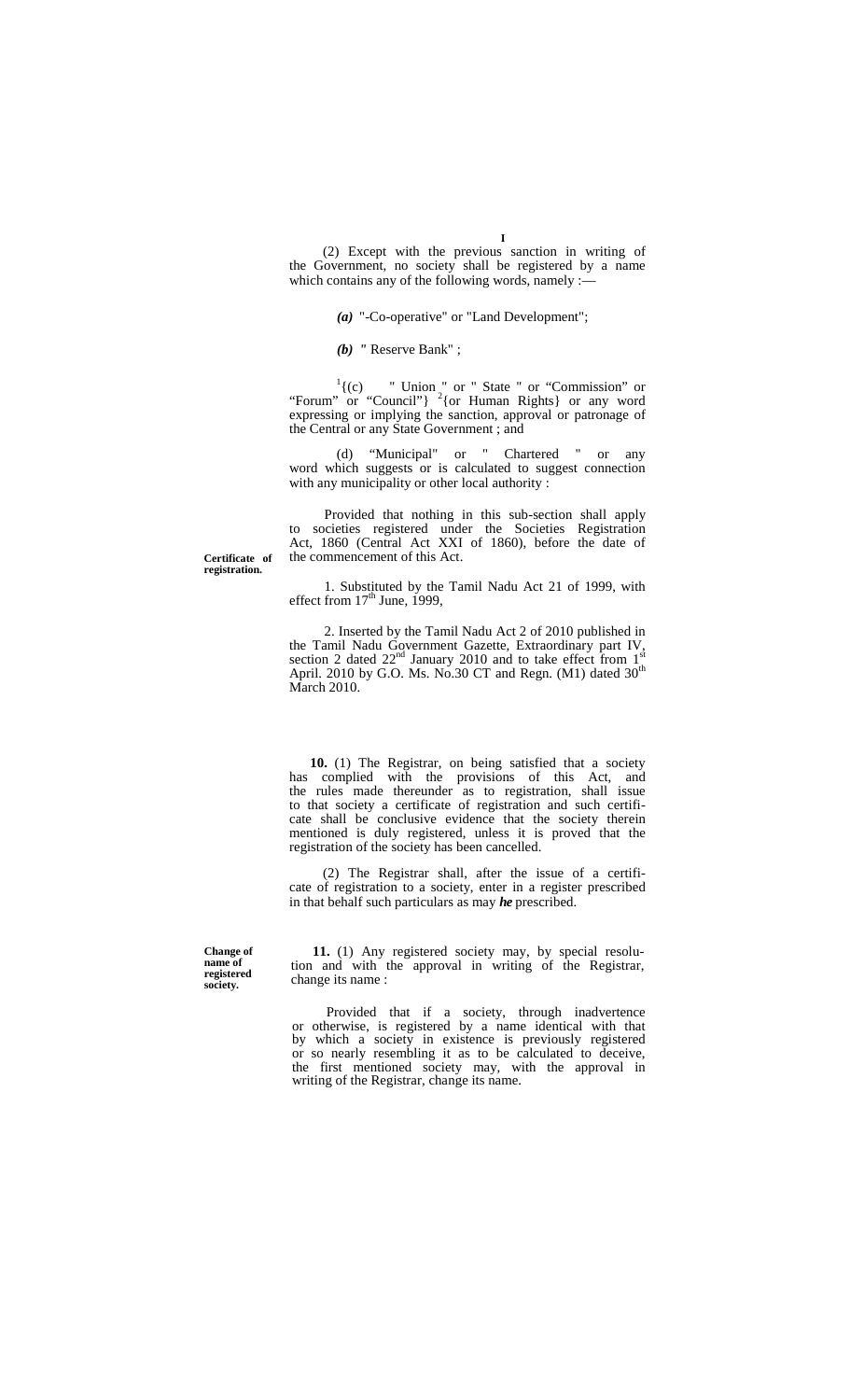(2) Where a registered society changes its name as aforesaid, the Registrar shall enter the new name in the register in the place of the former name, and shall issue a fresh certificate of registration with the necessary alterations embodied therein ; and the change of name shall be complete and effective only on the issue of such certificate. The Registrar shall also make the necessary amendment in the memorandum of the registered society.

(3) *(a)* Any change of name shall not affect any right or obligation of the registered society or of any member thereof or render defective any legal proceeding touching or concerning any property, right or claim of the registered society.

*(b)* Any action or other legal proceeding that might have been continued or commenced by or against the committee or officer referred to in sub-section (1) of section 20 may be continued or commenced as if the name of the society had not been changed.

**12.** (1) A registered society may, by special resolution. **Amendment** and the provisions of its memorandum relating to the **of memorandum** amend the provisions of its memorandum relating to the of memorandum objects of the registered society so far as may be required by-laws, objects of the registered society so far as may be required **by-laws,** to enable it—

*(a)* to carry on the administration of the registered society more economically or more efficiently ; or

**(b)** to attain its main purpose by new or improved means ; or

(c) to amalgamate with any other registered society ; or

*(d)* to divide itself into two or more societies.

(2) A registered society may, by special resolution, amend its by-laws.

(3) An amendment of the memorandum or the bylaws shall be registered and on such registration shall take effect from the date of the passing of such special resolution.

**(4)** If the Registrar is satisfied that any amendment of the memorandum or the by-laws is not contrary to the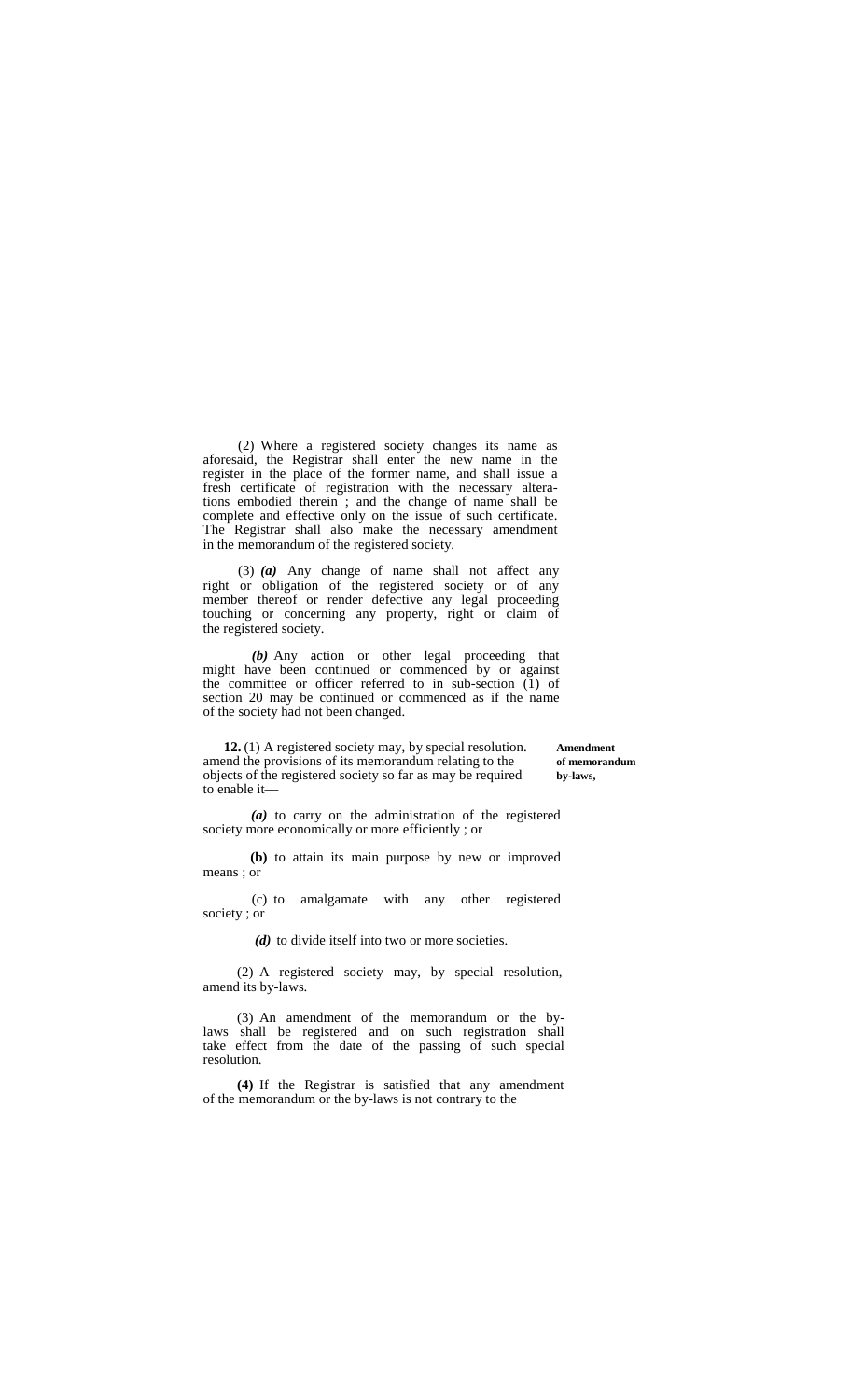provisions of this Act, or the **rules** made thereunder, he may register the amendment. When the Registrar registers an amendment of the memorandum or the by-laws, he shall issue to the registered society a copy of the amend ment **Certified** by him, which shall be conclusive evidence that the amendment has been duly registered.

#### CHAPTER III.

#### **MANAGEMENT AND ADMINISTRATION.**

13. Every registered society shall-Registered<br>Office.

> (1) have a registered office to which all communications and notices may be addressed and shall file with the Registrar notice of situation of such office and of any change thereof within such period as may be prescribed after the date of the registration of the society or after the date of change, as, the case may be ;

> (2) keep displayed on the outside of its registered office its name in a conspicuous position, in legible characters and, if the characters employed therefor are not those of Tamil, also in the characters of Tamil.

**Register** of **14.** (1) Every registered society shall maintain a **members,** register containing the names, addresses and occupations of its members.

> **(2)** The register of members shall, during business hours, be open to the inspection of any member free of charge and any member may make extracts therefrom.

Committee. 15. (1) Every registered society shall have a committee of not less than three members to manage its affairs. Every registered society shall file with the Registrar a copy of the register maintained by it under sub-section (1) of section 14 and, from time to time, file with the Registrar notice of any change among the members of the committee.

> (2) A copy of the register shall be filed either at the time of the registration of the society or within such period as may be prescribed from the appointment of the members of the first committee and the notice of any change among the members of the society or of the committee shall be filed within such period as may be prescribed from the date of such change.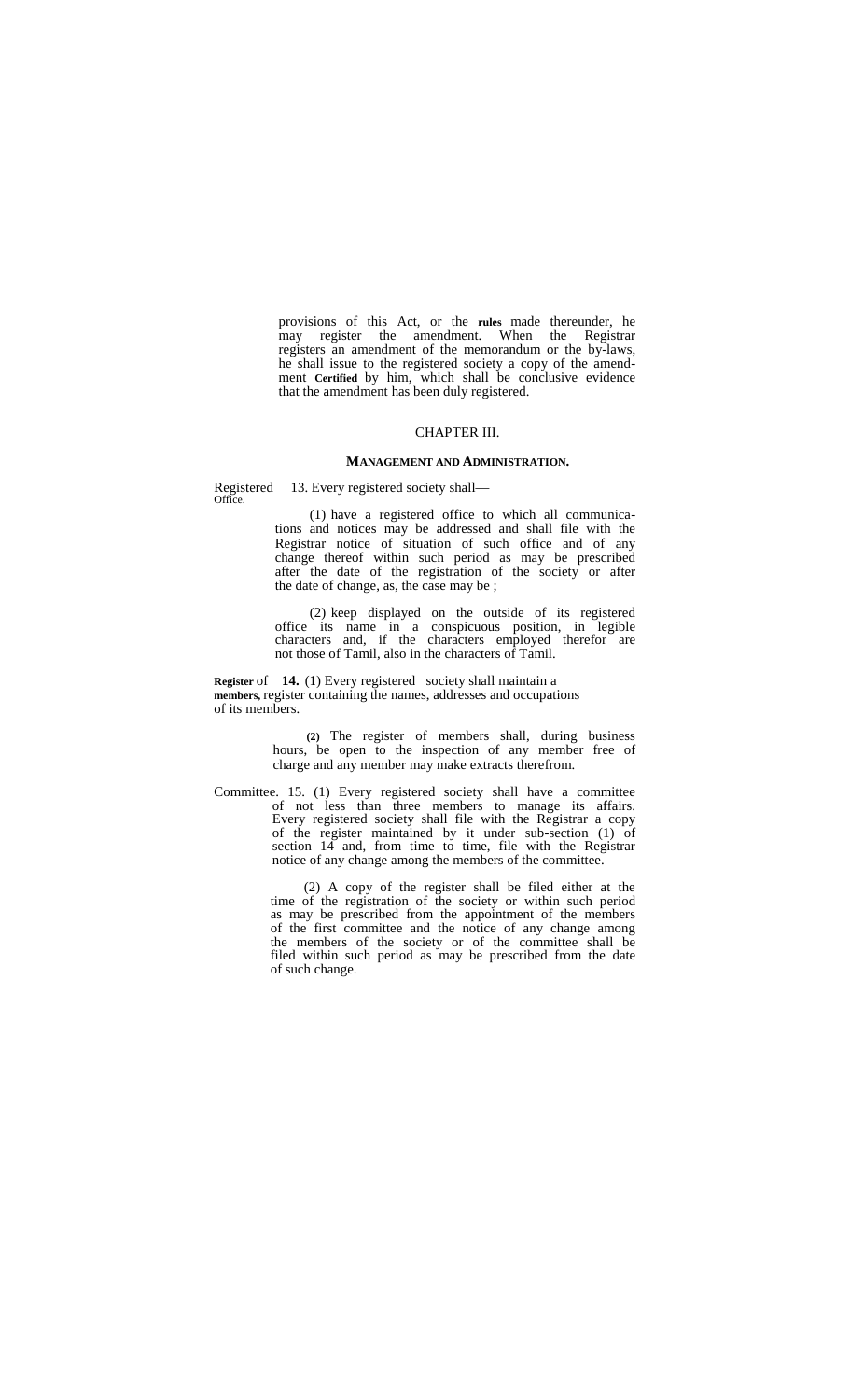(3) The members of the committee shall be appointed **at a** meeting of the society by a resolution of a majority of the members present and entitled to vote thereat.

(4) The term of office of the members of the committee shall not exceed three years from the date of their appoint ment.

(5) The members of the committee shall be eligible for re-appointment.

**16.** (1) Every registered society shall keep proper **Accounts** books of account and at the expiration of each financial audit, year, prepare a receipts and expenditure account and **a** balance-sheet and shall cause them to be audited by an auditor or by two or more members of the registered society (not being members of the committee), appointed by the registered society and possessing the prescribed qualifi cations.

(2) The auditor or the members appointed under sub-section (1) shall have access to all the books and accounts of the registered society, and shall examine the receipts and expenditure account and the balance sheet and verify them with the accounts and vouchers relating thereto, and shall either sign them as found by him or them to be correct, duly vouched, and in accordance with law, or specially report to the registered society in what respects he finds or they find them to be incorrect, unvouched, or not in accordance with law.

(3) Every registered society shall—

*(a)* within such period **as** may be prescribed after the expiration of each financial year, place before the general meeting the receipts and expenditure account and the balance sheet together with the report referred to in sub-section **(2)** duly signed by the auditor or the members appointed under sub-section (1) and the members of the committee ; and

*(b)* within such period as may be prescribed after the date of such general meeting, file with the Registrar—

**(i) an** authenticated copy of such receipts **and** expenditure account, balance sheet and report,

**(ii)** a statement of the names, addresses **and** occupations of the persons who, at the expiry of the **financial** year, were members of the registered society, **and**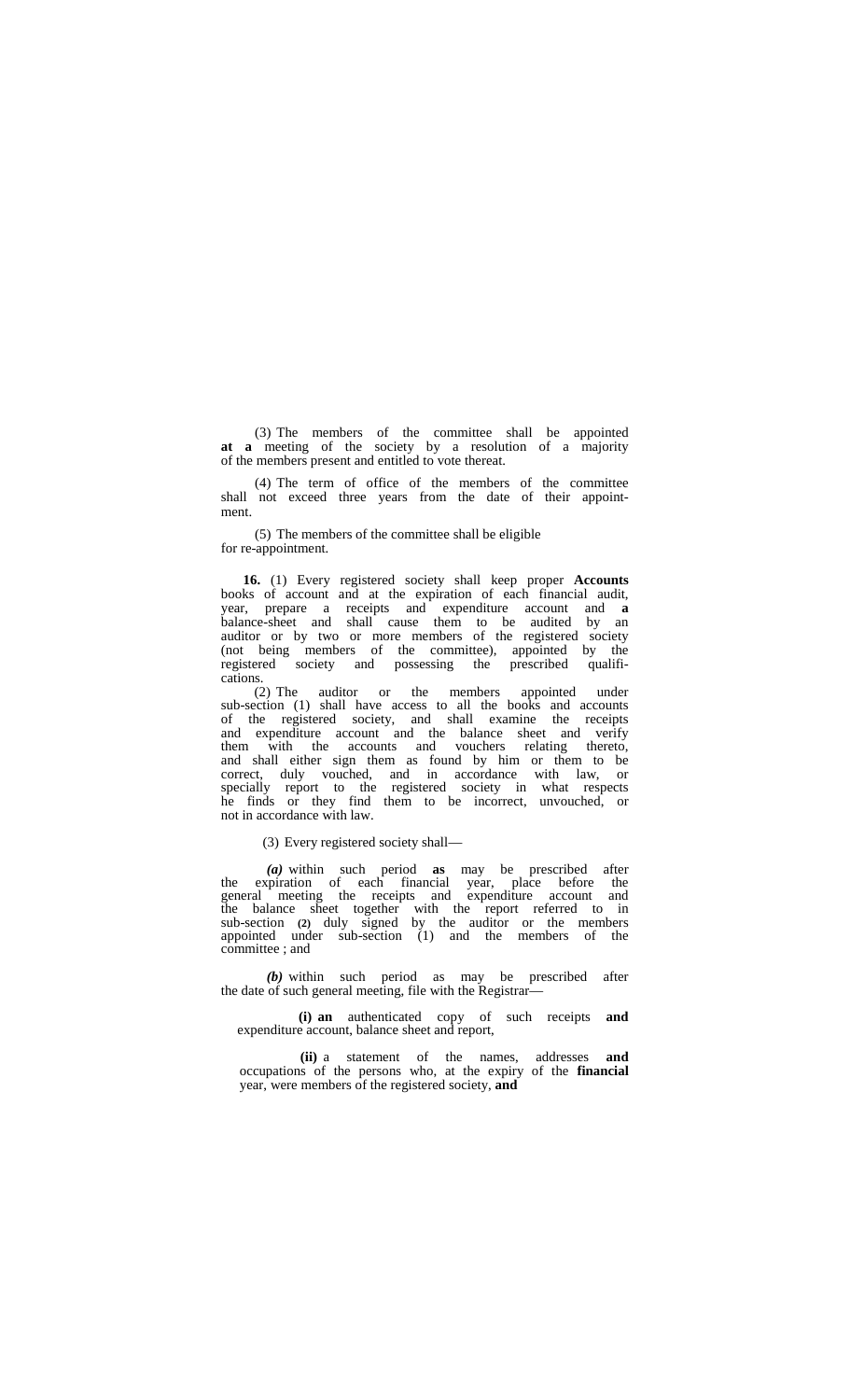(iii) a declaration to the effect that the society **has been carrying on business or has been in operation during the financial year.**

**17.** Every registered society shall supply to any member, on application and on payment of such fee as may be prescribed, a copy of—

(i) its by-laws ;

(ii) the receipts and expenditure account; and

(iii) the balance sheet.

**Property of registered society, how vested.**

**strangers.**

**Legal proceedings by or against registered societies.**

**Supply of copies of by-laws, etc., to members.**

**Members guilty of offences punishable as**

committee ; and any such property may in any legal proceeding, be referred to as the property of the committee. 19. Any member of a registered society who steals, purloins or embezzles any money or other property, or willfully and maliciously destroys or injures any property

**18.** All property, movable and immovable, belonging to a registered society, whether acquired before or after its registration, if not vested in trustees, shall vest in the

of the registered society, or forges any deed, bond, security for money, receipt or other instrument whereby the funds of the registered society may be exposed to loss, shall be subject to the same prosecution, and, if convicted, shall be liable to be punished in like manner as any person who is not a member would be subject and liable to in respect of the like offence.

21. (1) The committee or any officer of the registered society authorized in this behalf by its by-laws may bring or defend or cause to be brought or defended any action or other legal proceeding touching or concerning any property, right or claim of the registered society and may sue or be sued in respect of any such property, right or claim.

(2) Any action or other legal proceeding shall not abate or be discontinued by the death, resignation or removal from office of any officer of the registered society.

**enforced**

**Judgment how** 21. (1) If a judgment is passed against any officer referred to in sub-section (1) of section 20, such judgment shall not be enforced against the property, movable or immovable, or against the body, of such officer, but against the property of the registered society.

**I**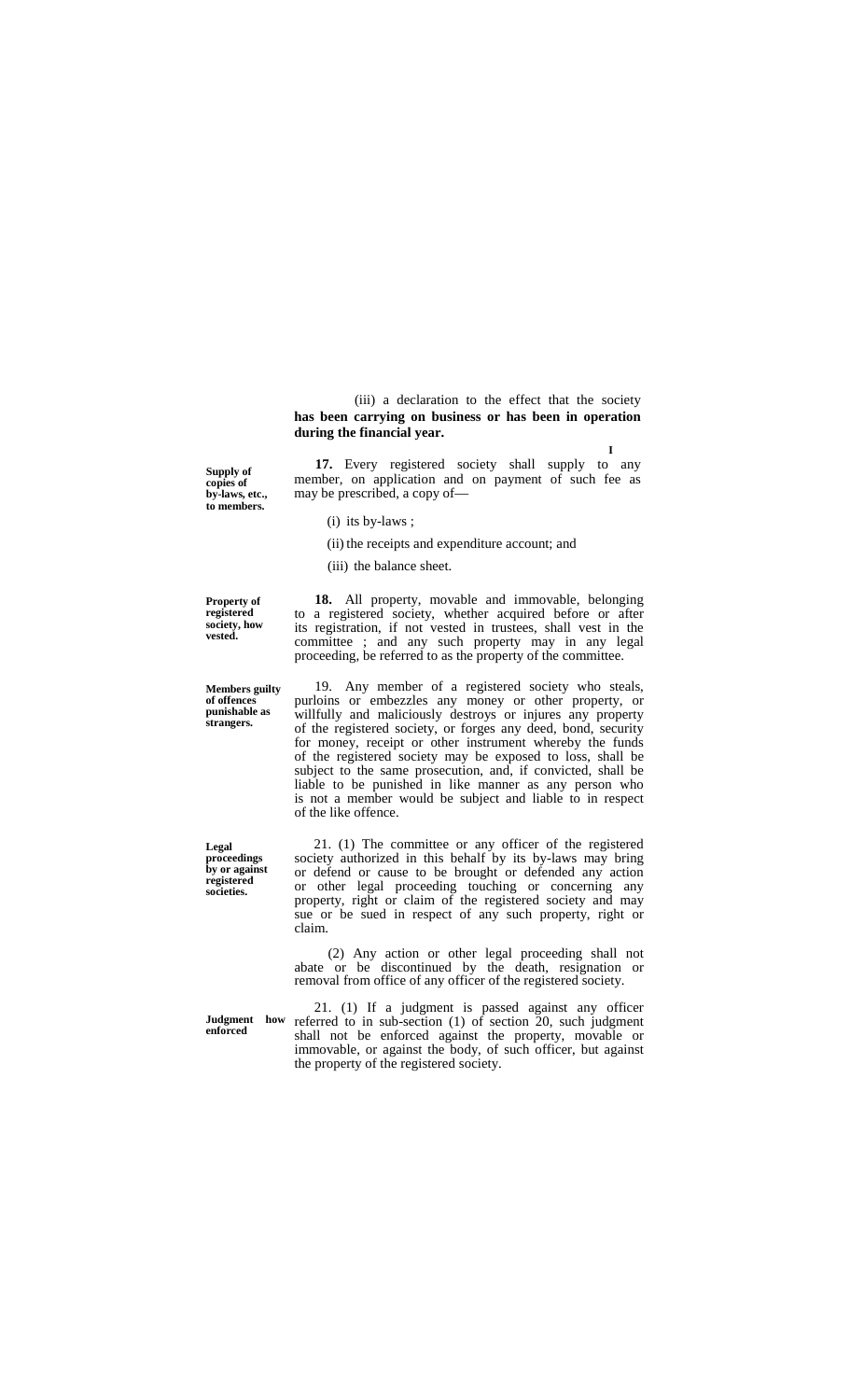(2) The application for execution shall set forth the judgment, the fact of the party against whom it shall have been passed having sued or having been sued, as the case may be, on behalf of the registered society only, and shall require to have the judgment enforced against the property of the registered society.

*22.* Where any by-law of **a** registered society provides **Suit** to recover for the imposition of any pecuniary penalty for any breach penalty, thereof, such penalty, when accrued, may be recovered by suit filed in the court having jurisdiction where the defendant resides or the registered office of the registered society is situate.

**23.** (1) Any member of a registered society who is in **Members liable** arrear of any subscription which according to the by-laws of the registered society he is bound to pay, or who is in possession of, or detains, any property of the registered society in a manner or for a time contrary to such by-laws or injures or destroys any property of the registered society, may be sued for such arrear or for the damage accruing from such possession, detention, injury or destruction of property in the manner provided in this Act.

(2) Where the defendant succeeds in any such suit or other proceeding brought against him at the instance of the registered society and is adjudged to recover his costs, the provisions of section 21 shall apply to such judgment.

**24.** A registered society may, to such extent and under investment such conditions as may be permitted by its by-laws, from of **funds,** time to time, invest or deposit any portion of its funds not immediately required,—

(1) upon immovable properties ; or

(2) in securities of the Government or in National Savings Certificates or other securities of the Government of India ;

**(3)** in the Post-Office Savings Bank Account; or

(4) in **a** special account opened by the registered society for the purpose in **a—**

*(a)* corresponding new bank as defined in the Banking Companies (Acquisition and Transfer of Undertakings) Act, 1970 (Central Act **5** of 1970); or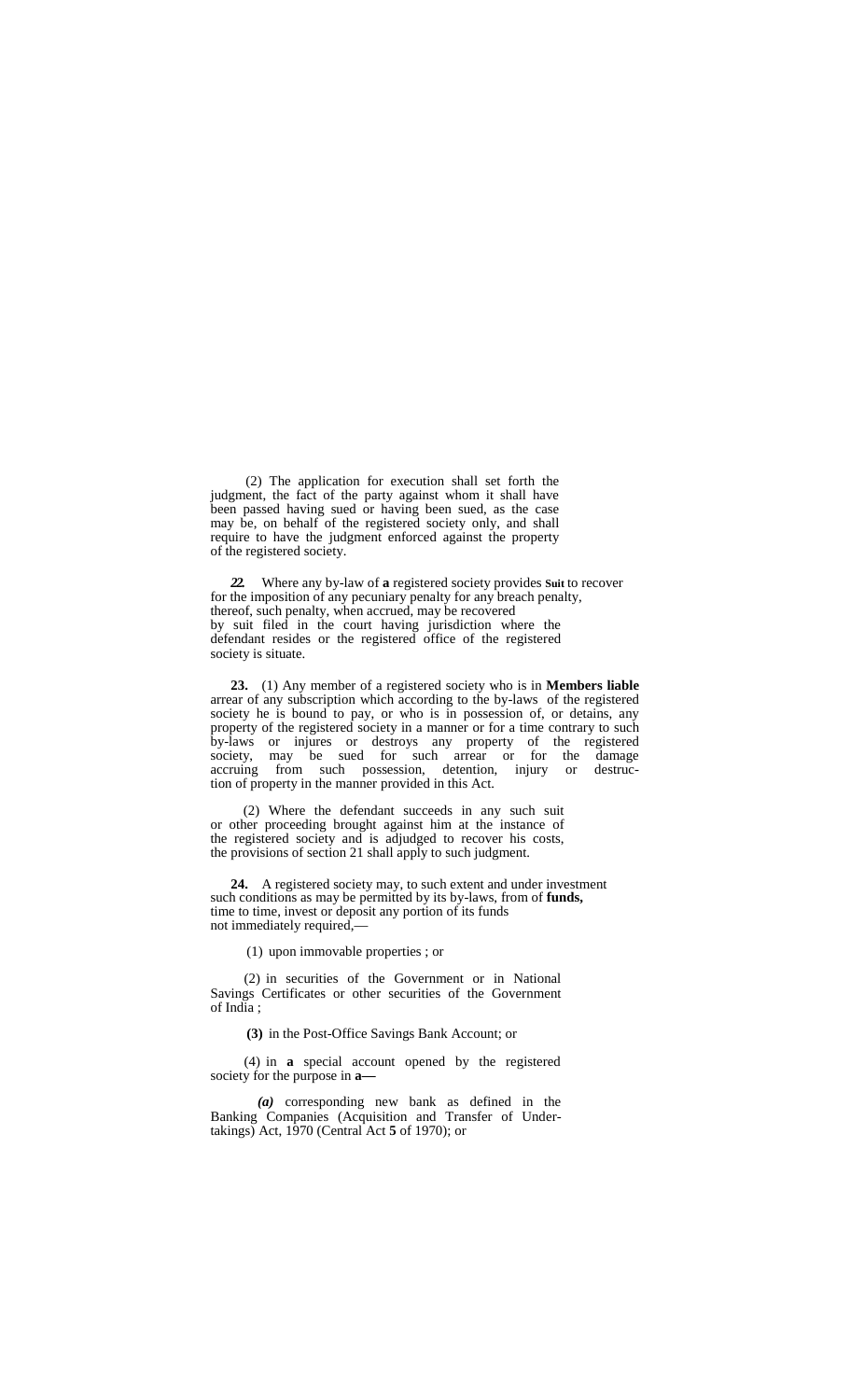*(b)* society registered or deemed to be registered under the Tamil Nadu Co-operative Societies Act, 1961 (Tamil Nadu Act 53 of 1961), the primary object or principal business of which is the transaction of banking business ; or

(5) in such other mode of investment as may be prescribed.

**Application of funds of a registered society.**

**25.** (1) A registered society shall have power to spend out of its funds such sums as it thinks fit on purposes authorized by this Act or its by-laws.

**(2)** No part of the funds of a registered society (save those funds earmarked specifically for the purpose of making provision for a dependant of a deceased or disabled member) shall be divided by way of bonus or dividend or otherwise among its members:

Provided that payment may be made from such earmarked funds to a dependant of a deceased or disabled member of a registered society, subject to such limits, if any, prescribed by the by-laws.

*Explanation—*For the purpose of this sub-section—

(i) the expression " dependant" means any of the following relatives of a deceased or disabled member, namely, a wife, husband, parent, child, minor brother, unmarried sister and a deceased son's widow and child, and where no parent of the deceased or disabled member is alive, a paternal grand-parent;

(ii) the expression " disabled member" means a member who, on account of injury, disease, or congenital deformity is substantially handicapped in obtaining, or keeping employment, or in undertaking work on his own account, of a kind which apart from that injury, disease or deformity would be suited to his age, experience and qualifications and the expression " disease" in this clause shall be construed as including a physical or mental condition arising from imperfect development of any organ.

(3) Save as provided in sub-section (2), no payment shall be made out of the funds of a registered society to the president or any other officer of the society by way of honorarium for any service rendered by him to the society.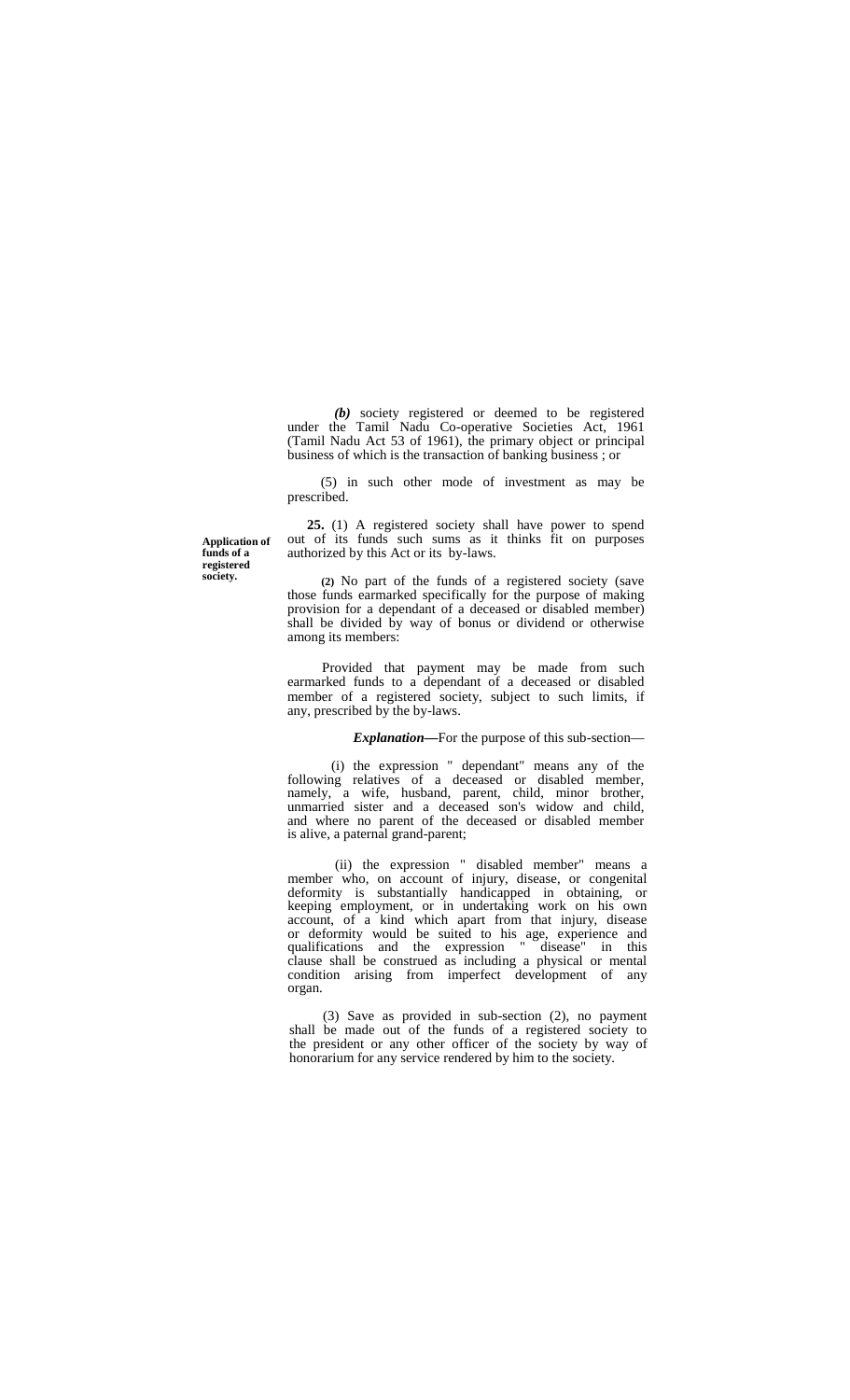*26.* (1) At least one general meeting of the registered **Annual general** society shall be held in every financial year. **meetings.** 

(2) Notice of every such general meeting shall be given by the registered society to its members within such period as may be prescribed before the day appointed for the meeting.

(3) The notice shall specify the day, hour and place and the object of the meeting and, in case any amendment of a by-law or objects of association as contained in the memorandum is intended to be proposed, shall contain a copy of every such amendment.

(4) The Registrar may nominate an officer subordinate to him to be present at any such general meeting.

**27.** A copy of every special resolution for any of Filling of the purposes mentioned in this Act, signed by an officer of special the registered society, authorized in this behalf by its " resolution by-laws shall, within such period as may be prescribed from the passing of the resolution, be filed with the Registrar.

**28.** (1) The committee may, at any time call an Extraordinary extraordinary general meeting of the registered society and general meeting, shall call such a meeting within such period as may be prescribed after receipt of a requisition in writing from such number of members of proportion of the total number of members as may be specified in the by-laws of the registered society.

(2) If an extraordinary general meeting is not called in accordance with such requisition, the requisitionists shall have power to call such meeting themselves.

(3) No extraordinary general meeting shall be deemed to have been duly called if the members of the registered society have not been given such notice thereof as is required by sub-sections (2) and (3) of section 26.

**29.** (1) Every registered society shall cause minutes Minutes of of all proceedings of its general meetings; and of its com-<br>mittee to be entered in books kept for the purpose.<br>Registered mittee to be entered in books kept for the purpose.

society's general meeting and of its committee.

(2) Any such minute, if purporting to be signed by the chairman of the meeting at which the proceedings were held or by the chairman of the next succeeding meeting, shall be evidence of the proceedings.

> (3) The books containing the minutes aforesaid and the books of account of the registered society shall be kept at the registered office of the society and shall, during business hours be open to the inspection of any member free of charge.

**Amalgamation and division of registered societies.**

**30.** (1) Any two or more registered societies may with the prior approval of the Registrar, by special resolution<br>of both or all such registered societies, become amalgamated together as one society, with or without any dis-<br>solution or division of the funds of those registered societies or any of them.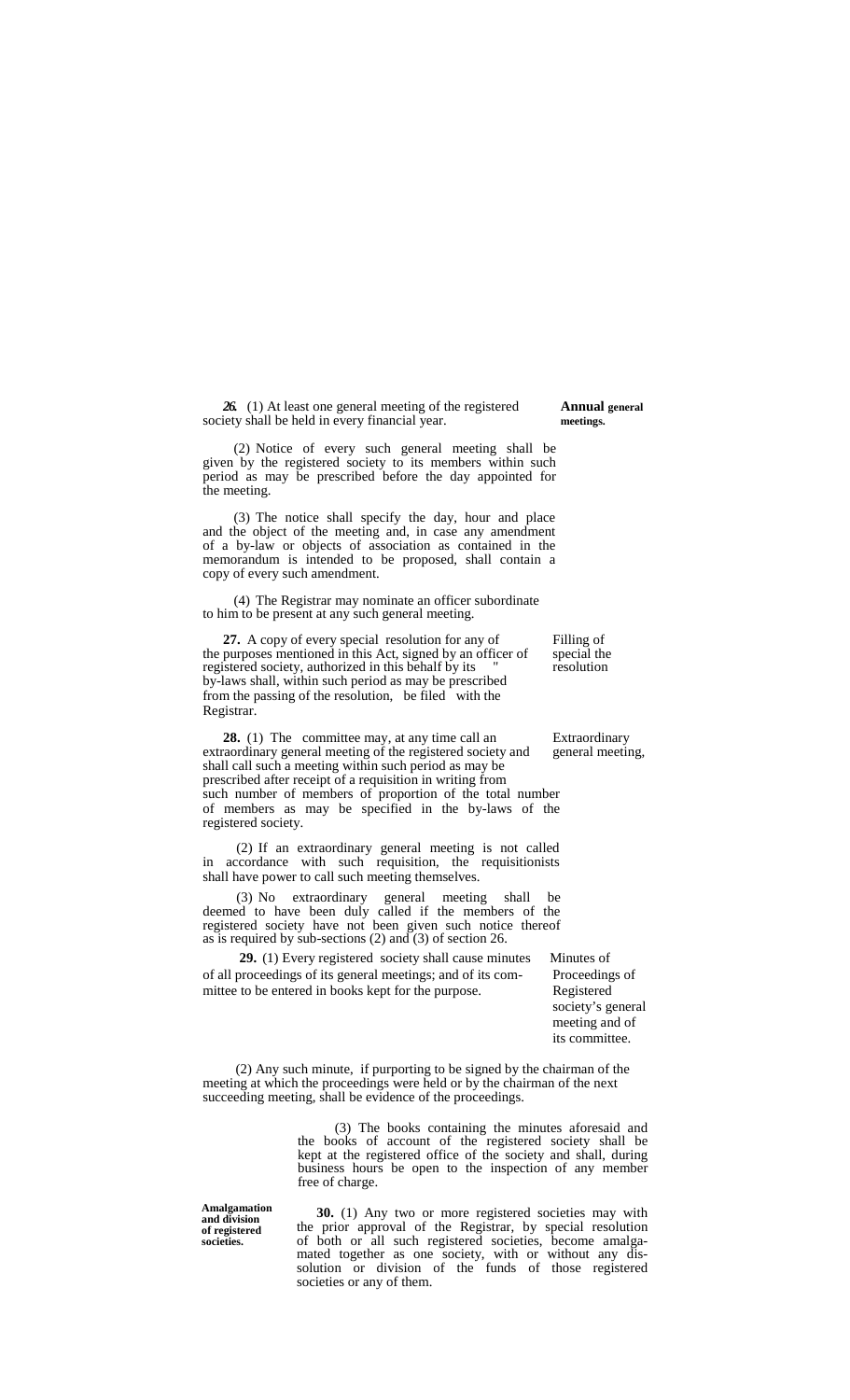(2) Any registered society may with the prior appro val of the Registrar, by special resolution, divide itself into two or more societies. The resolution shall contain proposals for the division of the assets and liabilities of the registered society among the new societies into which it is proposed to divide it and may specify the area of operation of, and the members whom will constitute, each of the new societies.

(3) No amalgamation or division of a registered society under sub-section (1) or sub-section (2), as the case may be, shall have any effect until and unless the new society or societies is or are duly registered in accordance with the provisions of this Act.

(4) Upon the registration of the new society or societies, as the case may be, the assets and liabilities of the original registered society or societies shall, subject to the provisions of section 18, be transferred to, and be the assets and liabilities of the new society or societies, in the manner specified in the special resolution mentioned in sub-section (1) or sub-section (2), as the case may be.

**Saving rights creditors.**

31. An amalgamation or division in pursuance of **of** section 30 shall not prejudice any right of a creditor of any registered society which was a party to such amalga- mation or of the registered society which was the subject of such division.

**Certain 32.** (1) Every mortgage or charge created on or after **mortgages** the date of commencement of this Act by a registered **and charge to** society and being either **be void if not** . (a) mortgage or charge for the purpose of

**registered** securing any issue of debentures ; or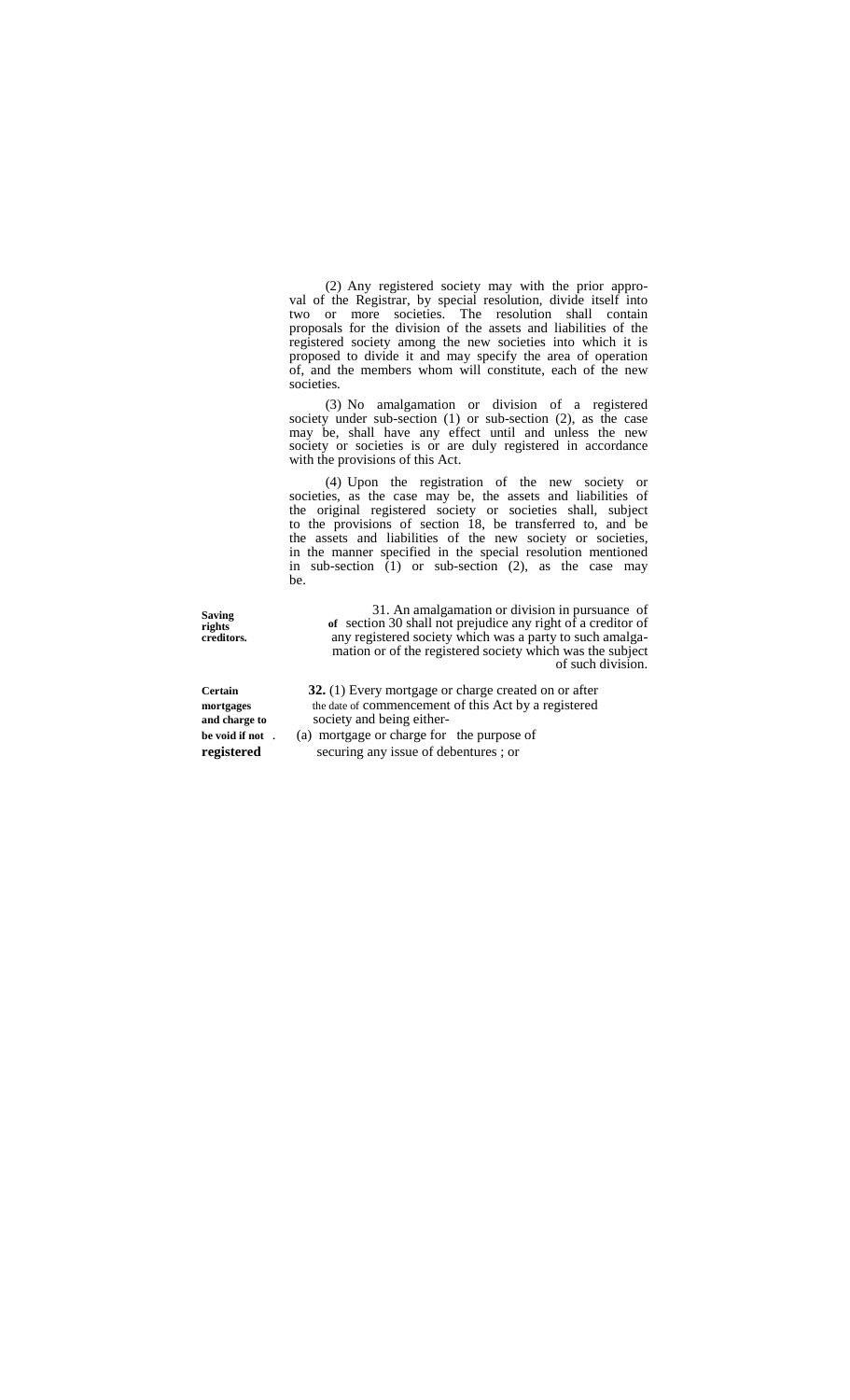**(b)** a mortgage or charge on any immovable property wherever situate, or any interest therein,

shall, so far as any security on the registered society's property or undertaking is hereby conferred, be void against the liquidator and any creditor of the registered society, unless the prescribed particulars of the mortgage or charge, together with the instrument, if any, by which the mortgage or charge is created or evidenced or a copy thereof verified in the prescribed manner, are filed with the Registrar for registration within such period as may be prescribed after the date of its creation by any person authorized in this behalf by such registered society and when a mortgage or charge becomes void under this sub section, the money secured thereby shall immediately become payable :

#### Provided that—

(i) in the case of a mortgage or charge created out of India and comprising solely property situate outside India the period prescribed under this sub-section shall be reckoned from the date on which the instrument or copy could, in due course of post and if despatched with the due diligence, have been received in India, and

(ii) where the mortgage or charge is created in India but comprises property situate outside India, the instruments creating or purporting to create the mortgage or charge or a copy thereof verified in the prescribed manner may be filed for registration, notwith- standing that further proceedings may be necessary to make the mortgage or charge valid or effectual according to the law of the country in which the property is situate.

(2) Where a registered society acquires any property which is subject to a mortgage or charge of any such kind as would, if it had been created by the registered society after the acquisition of the property, have been required to be registered under sub-section (1), the registered society shall cause the prescribed particulars of the mortgage or charge, together with the copy (certified in the prescribed manner to be a correct copy) of the instrument, if any, by which the mortgage or charge was created or is evidenced, to be filed with the Registrar for registration within such period as may be prescribed after the date on which the acquisition is completed: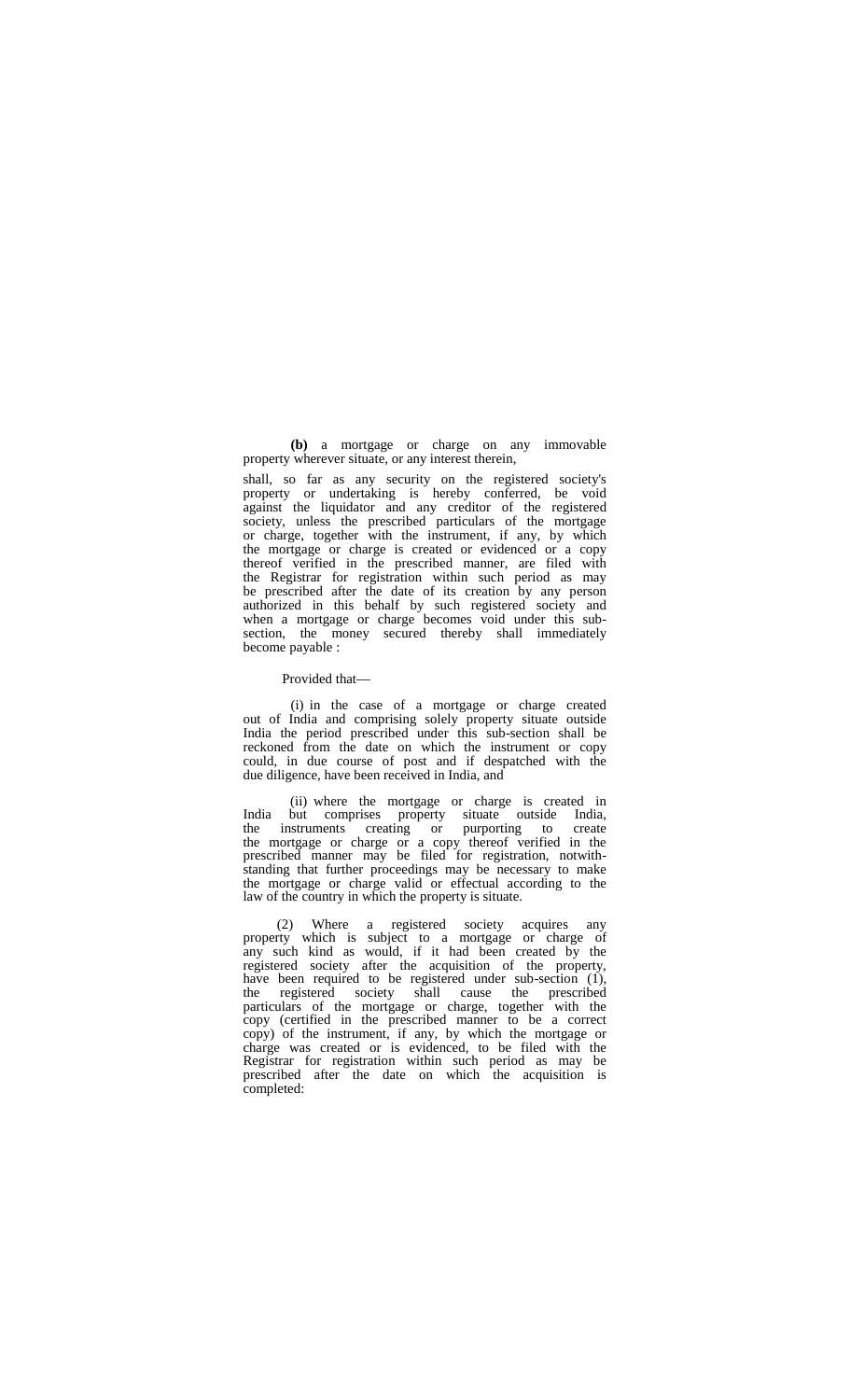Provided that if the property is situate and the mortgage or charge was created outside India, the period prescribed under this sub-section shall be reckoned from the date on which the copy of the instrument could, in due course of post and if despatched with due diligences have been received in India.

Registration of **33.** It shall be the duty of every registered society to satisfaction of file with the Registrar notice of the final payment or satisfaction **of** file with the Registrar notice of the final payment or **mortgage** or full satisfaction of any mortgage or charge requiring **charge.** registration under section 32 within such period as may be prescribed from the date of the payment or satisfaction.

**Power of 34(1)** Where **the** Registrar, on perusal of any document **Registrar to** which a registered society is required to file **call for** with him under **the** provisions of this Act, **is** of opinion that **information or any i**nformation or explanation **is** necessary with **explanation,** respect to any matter to which such document purports to relate, he may, by order in writing, call on the registered society filing the document to furnish in writing such information or explanation within such time as he may specify in the order.

> (2) On receipt by the registered society of an order under sub-section (1), it shall be the duty of all persons who are or have been its officers to furnish such infor-<br>mation or explanation to the best of their power.

(3) On receipt of such information or explanation, the Registrar may annex the same to the original document filed with him, and any additional document so annexed by the Registrar shall be subject to the like provisions as to inspection and the taking of copies, as the original document **is** subject.

#### CHAPTER rV.

#### **INSPECTION, INQUIRY, CANCELLATION, WINDING-UP AND APPEAL.**

Inspection 35. The books of every registered society shall, at all of books. reasonable hours be open to inspection by the Registrar reasonable hours be open to inspection by the Registrar, or by any person authorized by him in this behalf.

Power of **36.** (1) The Registrar may, of his own motion or on the Registrar **to** application of a majority of the members of the committee **inquire** into of a registered society or on the application of not less than the affairs one-third of the members of that registered society, or, if so **of registered** moved by the District Collector, hold, or direct some person society authorized by the Registrar by order in writing in this **society** authorized by the Registrar by order in writing in this behalf to hold, an inquiry, into the constitution, working and financial condition of that registered society.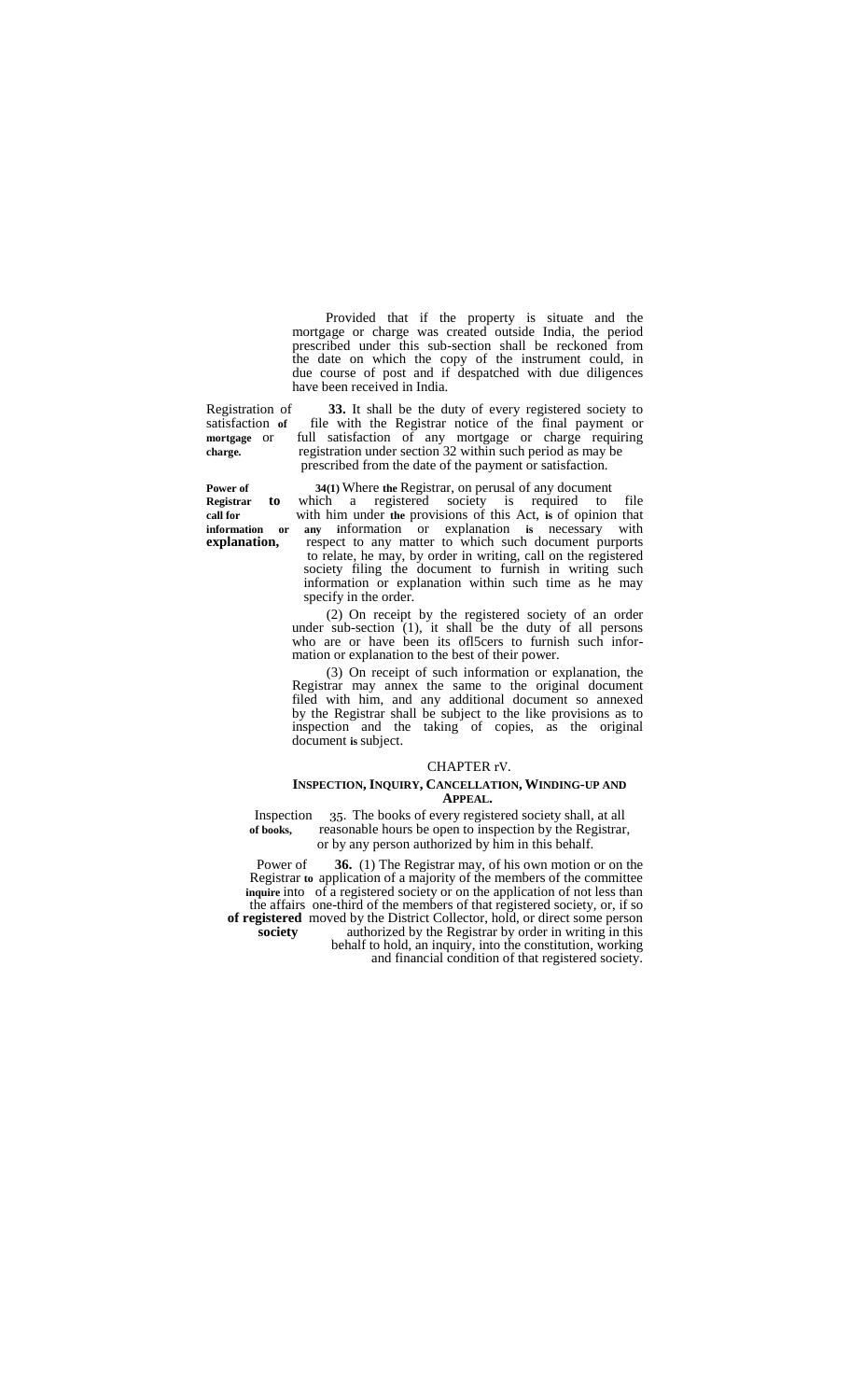(2) An application to the Registrar under sub-section (1) shall be supported by such evidence as the Registrar may require for the purpose of showing that the applicants have good reason for applying for an inquiry.

(3) The Registrar may require the applicants under sub-section (1) to furnish such security as he thinks fit for the costs of the proposed inquiry, before the inquiry is held.

(4) All expenses of, and incidental or preliminary to $\wedge$ the inquiry shall, where such inquiry is held—

*a)* on application, be defrayed by the applicants therefor or out of the assets of the registered society or by the members or officers of the registered society, in such proportions as the Registrar may, by order in writing, direct ; and

*{b)* on the District Collector's or Registrar's motion, be defrayed out of the assets of the registered society, and shall be recoverable **as** an arrear of land revenue.

(5) An order made under sub-section (4) shall, on application, be enforced by any civil court having local jurisdiction in the same manner **as a** decree of such court.

(6) A person holding an inquiry under this section shall at all reasonable times have free access to all the books, accounts and documents of the registered society, and shall have power to call upon the registered society and the officers of the registered society to produce such books, accounts and documents and furnish such statements and other information in relation to its business as he may

direct.<br>(7) It shall be the duty of all persons who are or have been officers of the registered society to furnish the inquiring officer with all the books, accounts and documents in their custody or power relating to the registered society.

(8) A person holding an inquiry under this section may summon any person who, he has reason to believe, has knowledge of any of the affairs of the registered society and may examine such person on oath and may summon any person to produce any books, accounts or documents belonging to him or in his custody if the person holding the inquiry has reason to believe that such books, accounts or 'documents contain any entries relating to transactions of the registered society.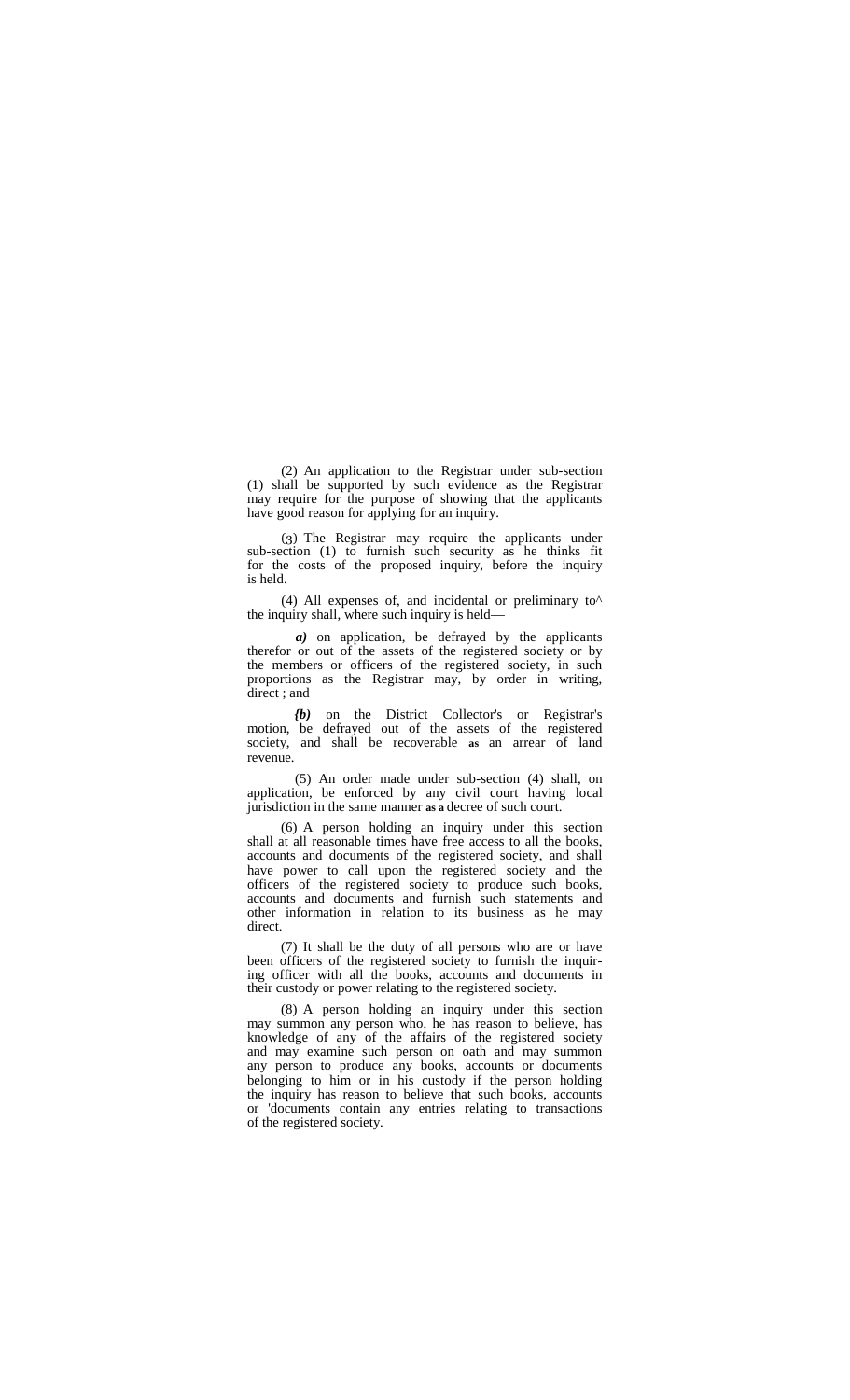(9) **The** result of **the** inquiry shall be communicated **to** tha registered society and to the applicants, if any.

Cancelation 37.When an inquiry has been held under section **36** of registration,  $\tilde{\ }$  the registrar may, if he is satisfied—

(a) that the registered society has contravened any **of the** previsions of this **Act** or the rules made there under; or

(b) that the registered society is insolvent, or must necessarily become so ; or

(c) that the business of any such registered society is conducted fraudulently or not in accordance with the bylaws or the objects specified in the memorandum filed with **the** Registrar under section 6, ,

after giving in such manner, as he thinks fit, previous notice in writing to the registered society, specifying briefly the grounds of the proposed cancellation and after giving an opportunity to the registered society to show cause why the cancellation should not be made, cancel **the** registration of the registered society, and communicate **the** order of cancellation forthwith to the registered society by registered post.

**Cancellation of a registration of society**

38. (1) If it appears to the Registrar that any registered Registration society is carrying on any unlawful activity or allows unlawful activity to be carried on within any premises under the control of the society, the Registrar may hold an enquiry into the activities of such society, and in respect of every such enquiry, the Registrar shall have the same powers as are specified in sub-sections (6), (7) and (8) of section 36. **carrying only the special structure** 

> (2) If on an enquiry under sub-section (1), the Registrar is satisfied that any such society has been carrying on any unlawful activity or has allowed any unlawful activity to be carried on within any premises under the control of the society, he shall, after giving reasonable notice to the society to show cause why the registration of **the** society should not be cancelled and after considering the representations, if any, made on behalf of the society, by order cancel the registration of the society. The Registrar shall communicate the order of cancellation forthwith to the registered society.

*Explanation.- For* purposes of this section, an activity shall be deemed to be unlawful if such activity is an offence punishable under any provision of law for the time being in force.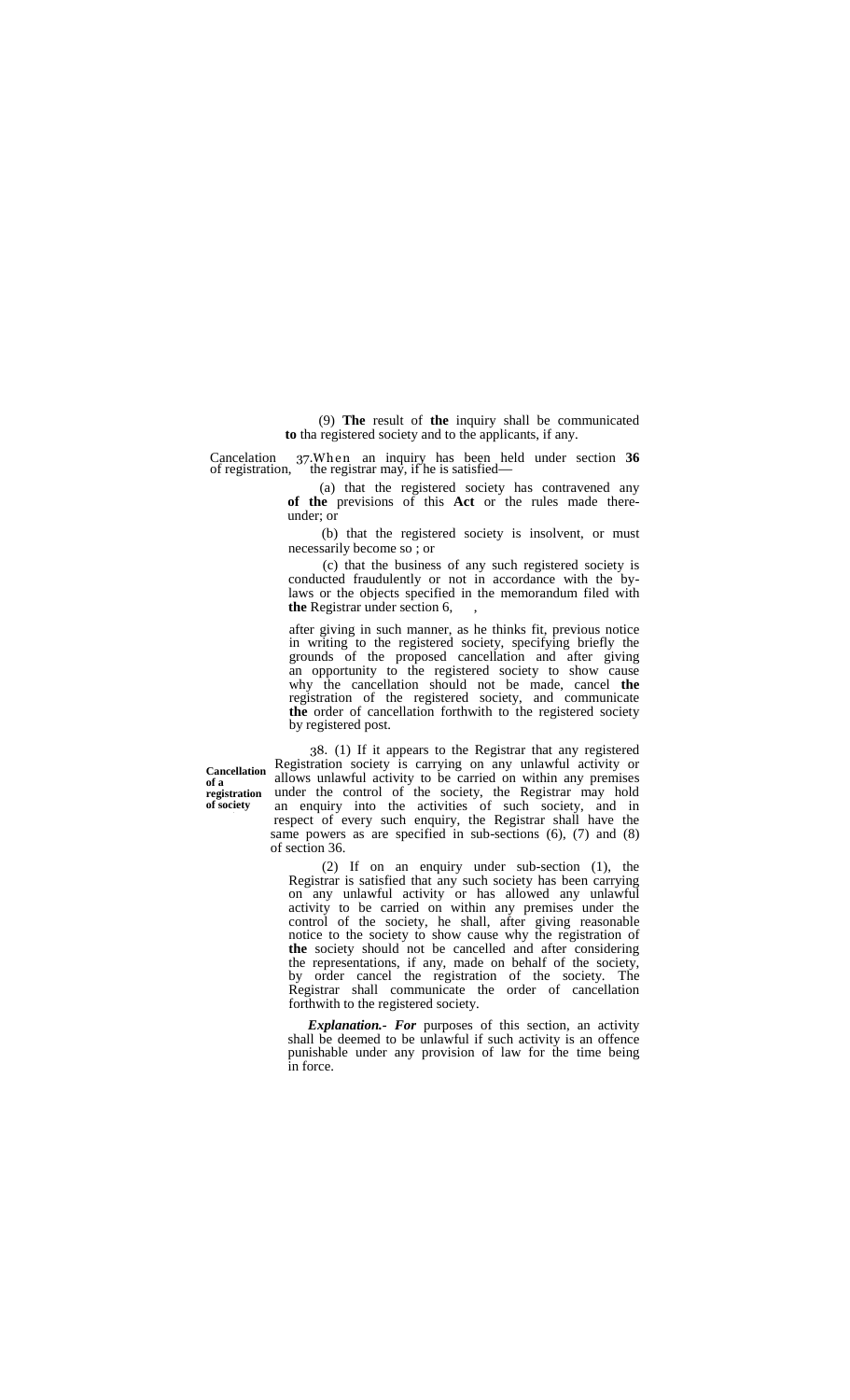**39.** When the registration of a registered society is **Effect** of . cancelled, the registered society shall forthwith cease to **carry** carry on its business, except so far as may be required for the beneficial winding-up thereof, for which purpose it shall pass a special resolution and dissolve itself in the manner provided in section 41.

**40.** (1) Where the registration of a registered society winding-up of is cancelled, the Registrar may appoint a Liquidator to **registered** wind-up the society if the society has not, within such **society,** period as may be prescribed from the date of the order of cancellation, taken any action under section 39.

(2) A Liquidator shall have power subject to the control of the Registrar—

(a) to institute or defend any action or other legal proceeding on behalf of the registered society by his name of office ;

(6) to determine, from time to time, the contri bution to be made or remaining to be made by the members of the registered society, respectively, to the assets of the registered society ;

(c) to investigate all claims against the registered society and, subject to the provisions of this Act, to decide questions of priority arising between claimants ;

*{d)* to determine by what persons and in what proportions the costs of the liquidation are to be borne ; and

(e) to give such directions in regard to the collection and distribution of the assets of the registered society as may appear to him to be necessary for winding-up the affairs of the registered society.

(3) Subject to any rules of procedure made under this Act a liquidator shall, in so far as such powers are necessary to carry out the purposes of this section, have power to summon and enforce the attendance of witnesses and to compel the production of documents, as far as may be, by the same means and in the same manner as is provided in the case of a civil court by the Code of Civil Procedure, 1908 (Central Act V of 1908).

(4) An order made under this section shall, on appli cation, be enforced by any civil court having local jurisdiction in the same manner as a decree of such court.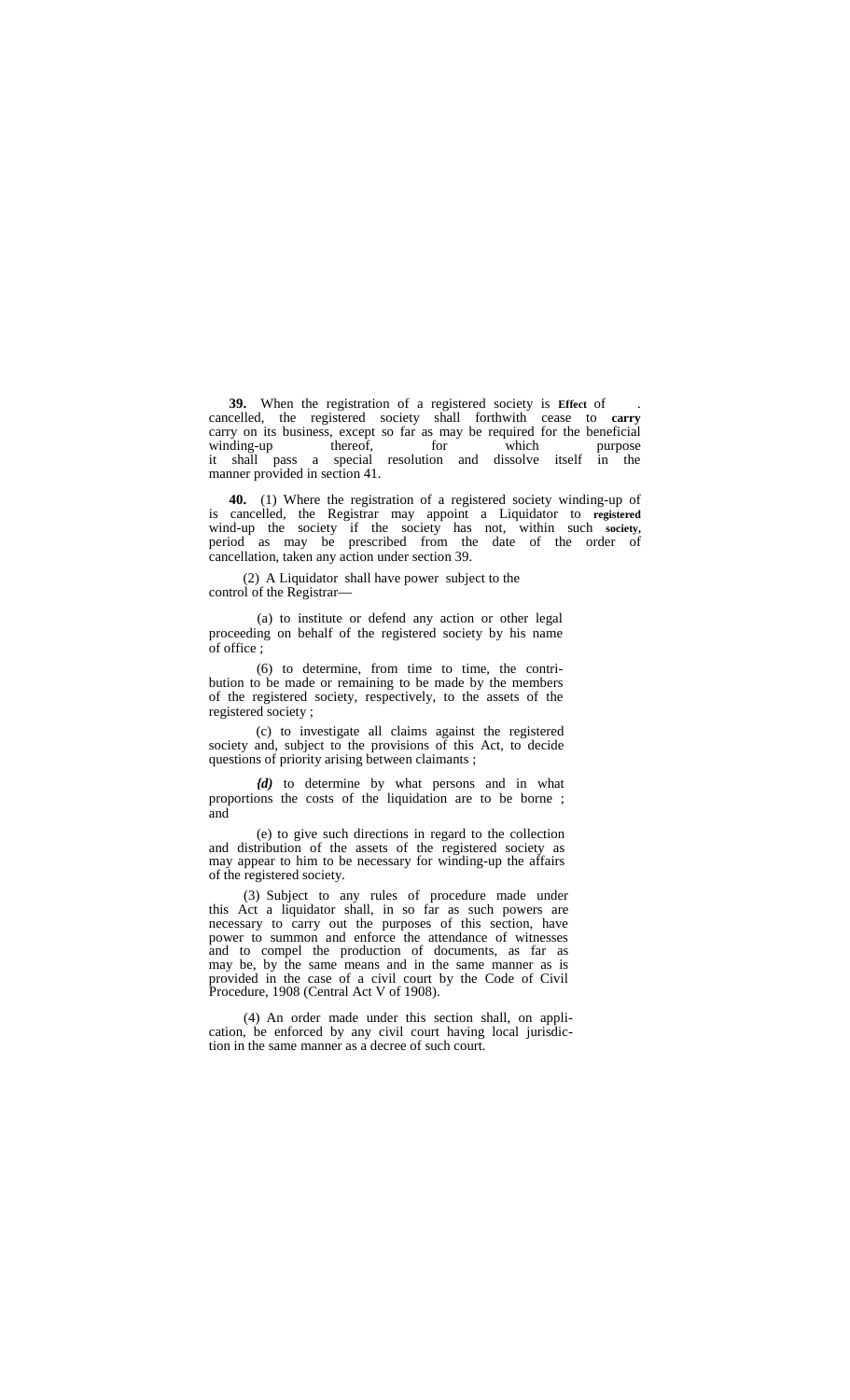**Dissolution** *at* **registered societies and adjustment of their affairs.**

**41.** (I) A registered **society** may, by **special resolution,** determine that it shall be dissolved and thereupon it shall be dissolved forthwith or at the time specified in the resolution and all necessary steps shall be taken for the disposal and settlement of the property of the registered society and its claims and liabilities according to the by-laws, if any, of the registered society and if there are no by-laws, according as the committee, or where a special committee is appointed under sub-section (2), the special committee, may find it expedient.

(2) A registered society may, when passing the special resolution referred to in sub-section  $(1)$ , appoint a special committee consisting of such number of members as may be specified in the resolution for winding-up the affairs of the registered society.

(3) If any dispute arises among the members of the registered society, the committee, or the special committee, if any, the adjustment of the affairs of the registered society shall be referred to the court and the court shall make such order in the matter as it shall deem fit ;

Provided that any matter decided by a special resolution of the registered society by the committee or by the special committee, if any, shall not be deemed to be a matter in dispute within the meaning of this sub-section.

(4) If the Central or any State Government is a resolution of the registered society by the committee or by<br>the special committee, if any, shall not be deemed to be a<br>matter in dispute within the meaning of this sub-section.<br>(4) If the Central or any State Government is under sub-section (1) without the consent of the Central or State Government concerned.

42. If, upon the dissolution of any registered society there shall remain after the satisfaction of all its debts and liabilities, any property whatsoever, the same shall not be paid to or distributed among the members of the said society, or any of them, but shall be given to some other registered society or to any association of persons having the same objects or objects similar to those of such registered society, to be determined by a special resolution or in default thereof by the court :

Provided that this section shall not apply to any society which shall have been founded or established by the contributions of shareholders, in the nature of a joint stock company.

43. (1) As soon as the affairs of a registered society are completely wound-up, the liquidator shall make up an account of the winding-up showing *how* the winding-up has been conducted and the property of the registered

**On dissolution, no member to receive profit.**

**Liquidator to make up account after win ling up of registered society.**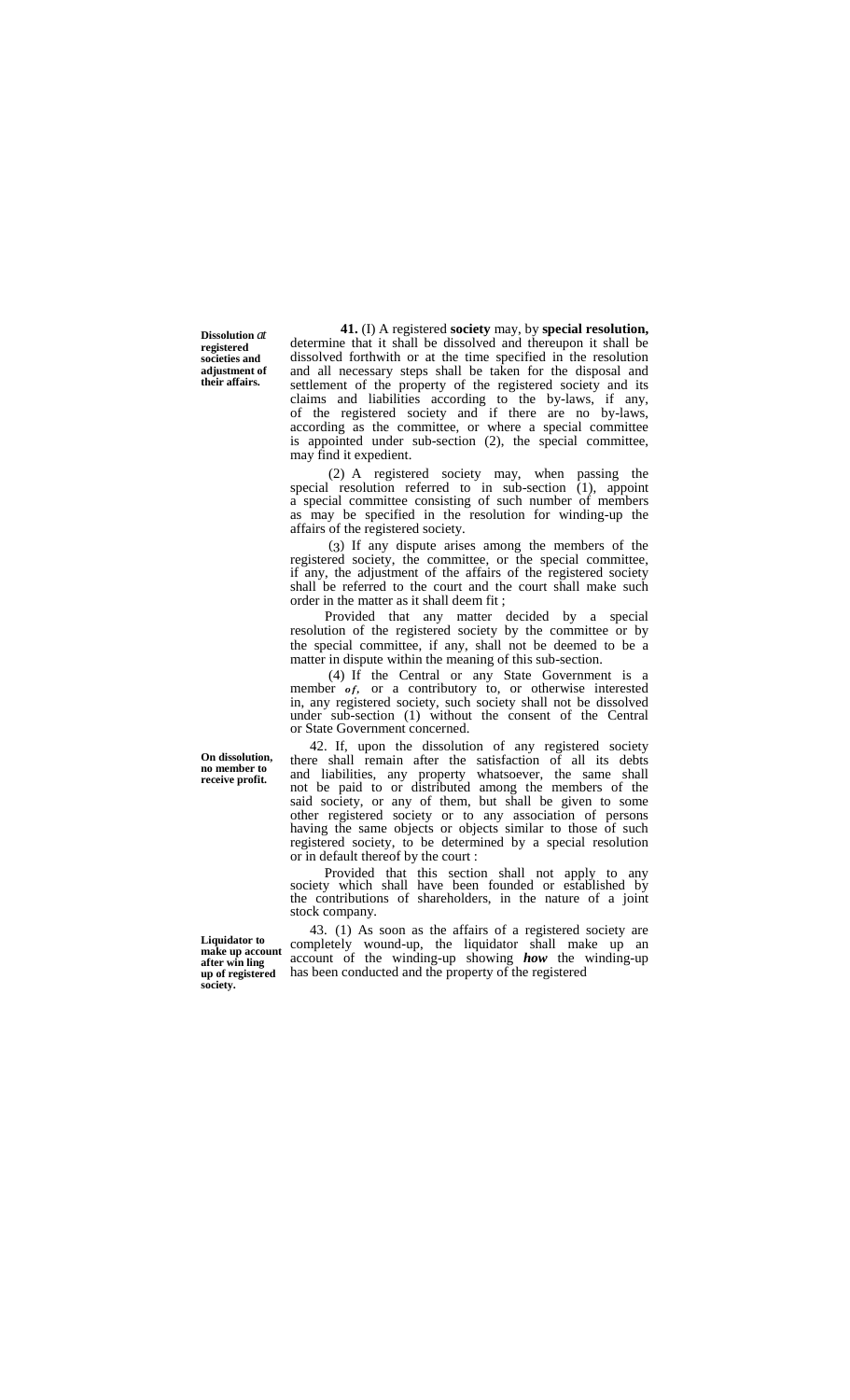society has been **disposed** of, and call **a general meeting** of the registered society for the purpose **of** placing before **it** the account and giving any explanation in respect thereof.

(2) Within such period as may be prescribed after the meeting, the liquidator shall send to the Registrar a copy of the account and shall make a return to him of the holding of the meeting and of its date.

(3) If a quorum is not present at the meeting aforesaid, the liquidator shall, in lieu of the return referred to in sub-section (2), make a return that the meeting was duly called and that no quorum was present thereat.

**44.** (1) Where the Registrar has reasonable cause to Removal of believe that a registered society is not carrying on business defunct or in operation, he shall send to the registered society by registered post a letter enquiring whether the society is carrying on business or in operation.

(2) If the Registrar either receives an answer from the registered society to the effect that it is not carrying on business or in operation, or does not within such period as may be prescribed after sending the letter receive any answer, he may publish in the *Tamil Nadu Government Gazette,* and send to the registered society by registered post, a notice that, at the expiration of such period as may be prescribed from the date of such publication, the name of the registered society mentioned therein will, unless cause is shown to the contrary, be struck off the register and the registered society will be dissolved.

(3) If, in any case where a registered society—

*(a)* is being wound up, the Registrar has reasona- ble cause to believe either that no liquidator is acting or that the affairs of the registered society have been com-<br>pletely wound up ; or

*(b)* has not, for three consecutive financial years filed with the Registrar all or any of the documents referred to in clause (b) of sub-section (3) of section 16.

the Registrar may publish in the *Tamil Nadu Government Gazette,* and send to the registered society by registered post, a like notice as is provided in sub-section (2) **of** this section.

**(4)** At the expiration of the time mentioned in the notice referred to in sub-section (2), or sub-section (3), the Registrar may, unless cause to the contrary is previously **shown** by the registered society, strike its name from the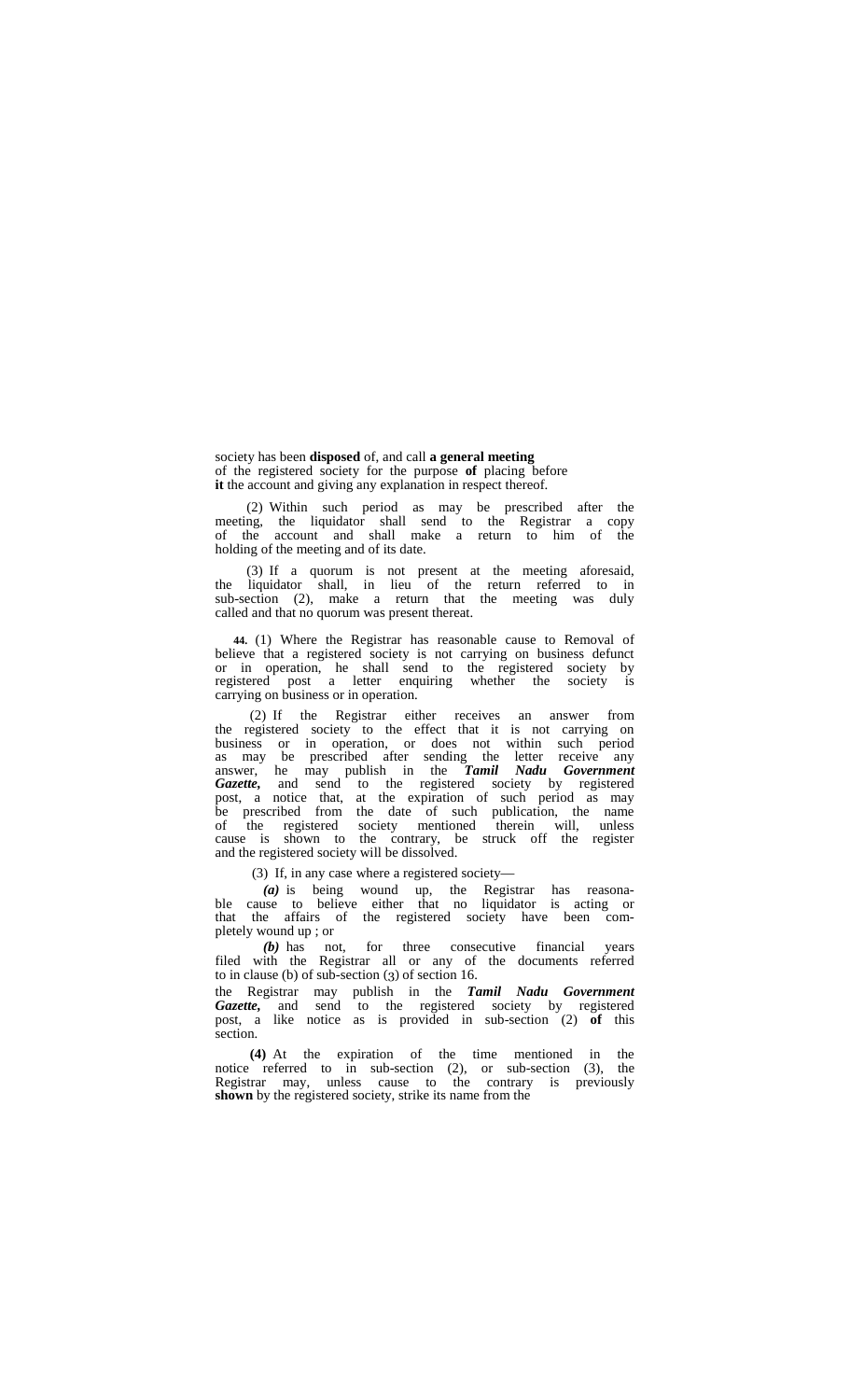register and shall publish notice thereof in the *Tamil Nadu Government Gazette,* and, on the publication of such notice, the registered society shall be deemed to be dissolved :

Provided that the liability, if any, of every officer and member of the registered society shall continue and may be enforced as if the registered society had not been dissolved.

(5) *(a)* If a registered society or any member or creditor thereof feels aggrieved by the name of the registered society having been struck off the register, such registered society, member or creditor may, within such period as may be prescribed from the date of the publication in the *Tamil Nadu Government Gazette* of the notice of striking off the name of the registered society, appeal—

(i) where the name of the registered society is struck off by the Inspector - General of Registration, to the Government :

(ii) in any other case, to the Inspector-General of Registration.

*{b)* The Government or the Inspector-General of Registration on being satisfied that the registered society was, at the time its name was struck off, carrying on business or in operation or otherwise that it is just and equitable that the name of the registered society be restored to the register, may order such restoration.

(6) If a registered society or any member or creditor thereof feels aggrieved by the order of the Government or the Inspector-General of Registration under sub-section (5), the court may, on the application of such registered society, member or creditor, made within such period as may be prescribed from the date of the receipt by such registered society, member or creditor, of such order, and on being satisfied that it is just and equitable that the name of the registered society be restored to the register, order such restoration.

(7) The registered society whose name is restored to the register under sub-section (5) or sub-section (6) shall be deemed to have continued in existence as if its name had not been struck off ; and the Government or the Inspector-<br>General of Registration or the court, as the case may be,<br>may, by order, give such directions and make such provimay, by order, give such directions and make such provi- sions as seem just for placing the registered society and all other persons in the same position, as nearly as may be, as if the name of the registered society had not been struck off.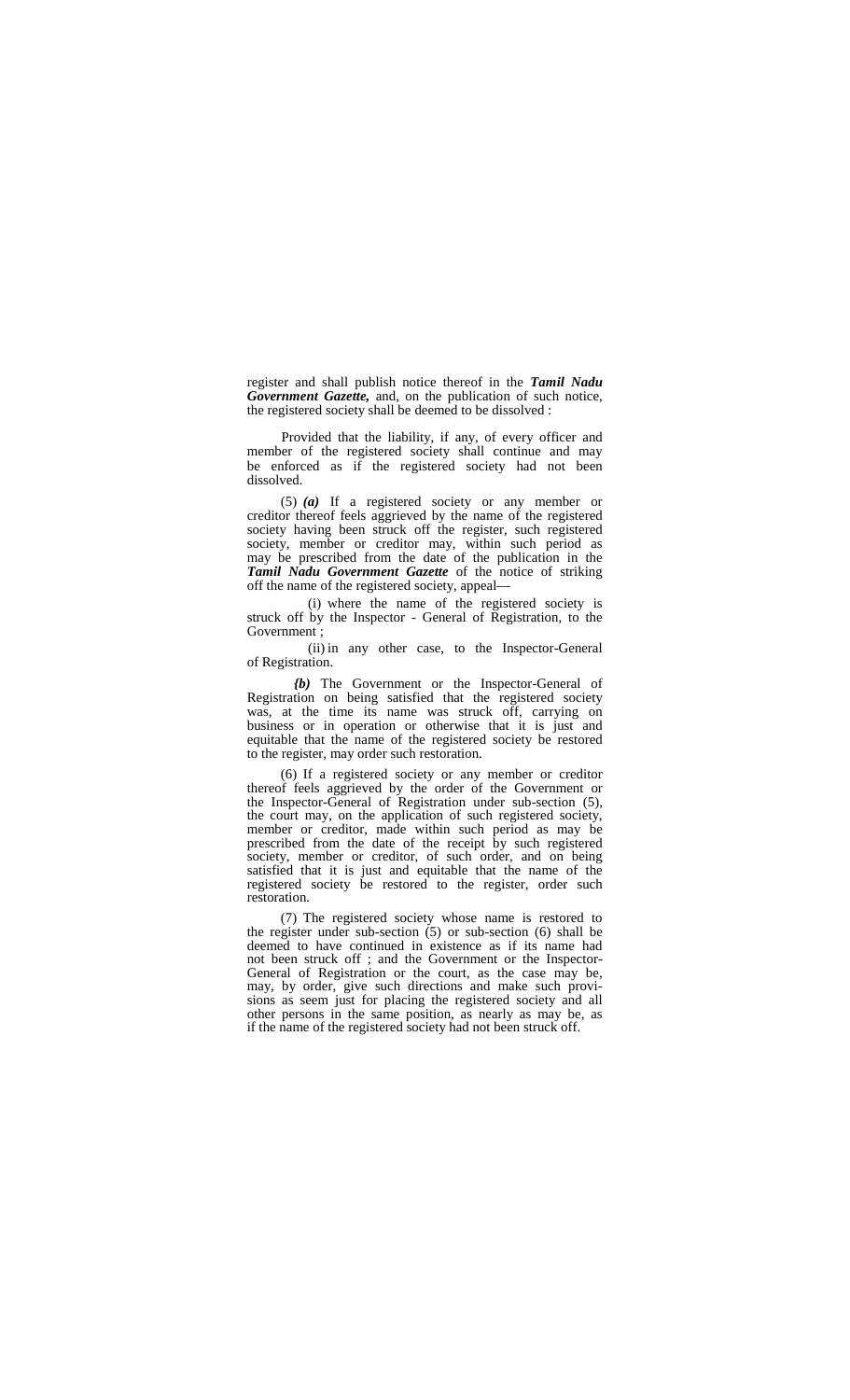**45.** (1) Any person aggrieved by an order— **Appeals.** 

(fl) refusing to register a society or any amendment of the memorandum or by-laws of a society ; or

*(b)* cancelling the registration of a registered society; or

(c) made under sub-section **(4)** of section 36—

may appeal, if such order is that of—

(i) the Inspector-General of Registration, to the Government ; or

(ii) any other person, to the Inspector-General of Registration.

**(2)** Any person aggrieved by any order made by a liquidator may appeal to the court.

(3) Save as expressly provided in this Act, orders made under this Act shall be final and conclusive.

*Explanation.—-for* the purposes of sub-sections **(1)** and **(2),** " person aggrieved " includes a registered society.

## CHAPTER V.

#### **OFFENCES AND PROCEDURE.**

**46.** (1) Where a society, which is compulsorily registera- penalty for under sub-section (1) or sub-section (2) of section 4, non-compliance ble under sub-section **(1)** or sub-section **(2)** of section fails to get itself registered within the period specified for **with Act.** registration, every person who is a member of such society, shall be punishable with fine which may extend to fifty rupees and in the case of a continuing failure with fine which may extend to five rupees for every day during which the failure continues.

**(2)** Any registered society which makes default in complying with any of the requirements of this Act or contravenes any of the provisions thereof and every officer of the registered society, who is knowingly a party to the default or contravention, shall be punishable with fine which may extend to one hundred rupees, and in the case of a continuing default or contravention with fine which may extend to fifty rupees for every day during which **the** default or contravention continues.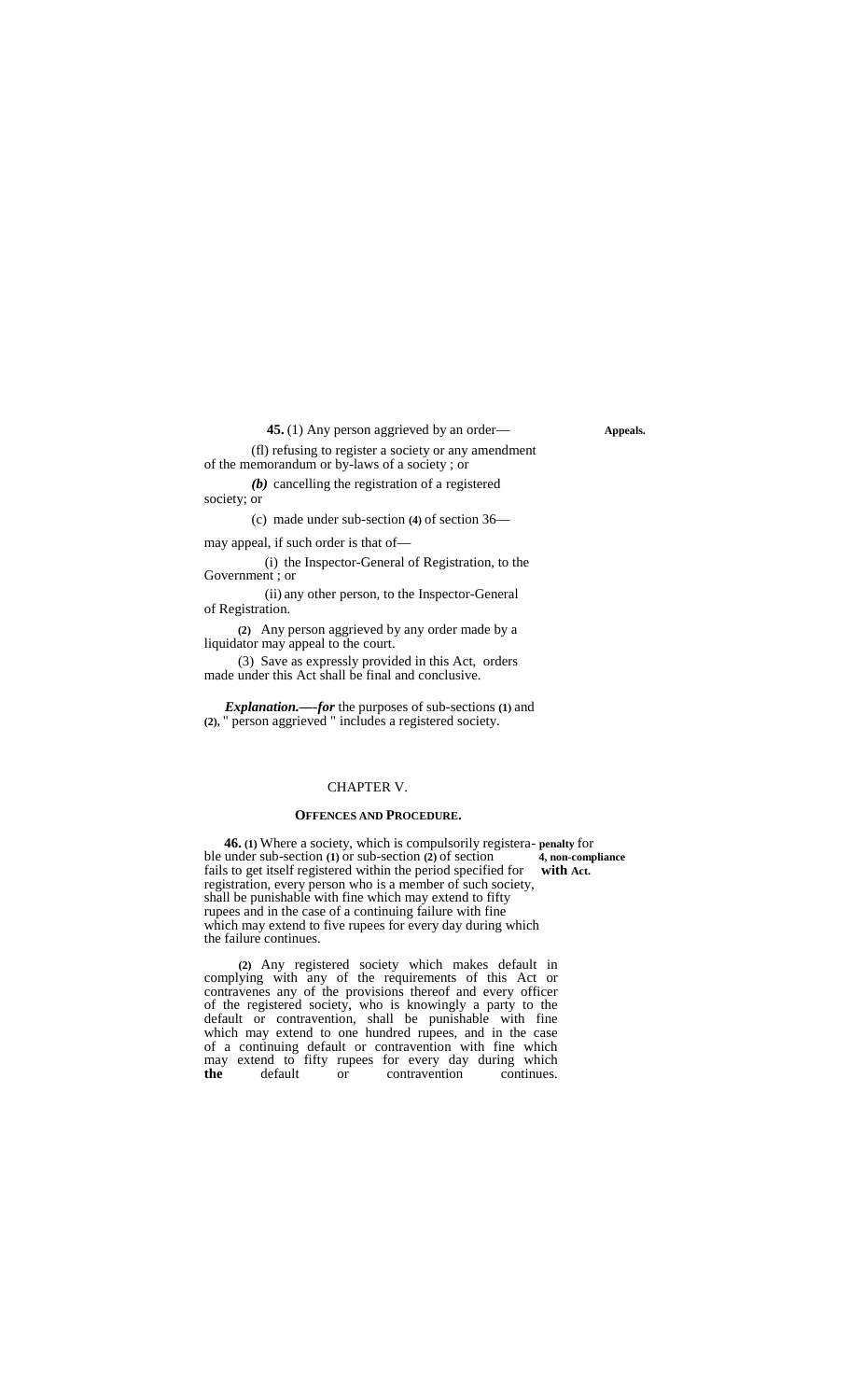Penalty for furnishing<br>false false c information or <sup>OI II</sup><br>disobeying false summons, requisition **or**other lawful order or direction.

Penalty **for 47-** Any person who wilfully makes or causes to be falsifying made any false entry in, or any omission from, any falsifying made any false entry in, or any omission from, any documents register, account, balance sheet, or other document, register, account, balance sheet, or other document, required by this Act to be maintained by a registered society, shall be punishable with tine which may extend to five hundred rupees.

> **48.** The committee of a registered society which, or an officer, employee, or a paid servant or any member of the society who, wilfully makes a false return or furnishes false information, or any person who wilfully or without any reasonable excuse, disobeys any summons, requi- sition or other lawful order, or direction issued under the provisions of this Act or who wilfully withholds or fails to furnish any information lawfully required from him by a person authorized in this behalf under the pro- visions of this Act, shall be punishable with fine which may extend to five hundred rupees.

Power to **49.** (1)The Registrar may, in his discretion and upon an Condone to application in writing by any society, or, as the case Condone to application in writing by any society, or, as the case may delay in registered society, made within the period cases delay in registered society, made within the period cases<br>Certain resecribed under sub-section (1) or sub-section ( prescribed under sub-section  $(1)$  or sub-section  $(2)$  of section Cases **4,** clause (1) of Section13, sub-section(2) of section 15, sub-section  $(3)$  of section 16 or section 27, allow to such<br>society further time not exceeding society further time not exceeding such period as may be prescribed to comply with any of the provisions aforesaid.

> \*{"(2) The Government or the Registrar, upon an application in writing by any society, or, as the case may be, by any registered society, to condone the delay in complying with the time limit prescribed under sub-section  $(1)$  or  $(2)$  of section 4, clause  $(1)$ or the further time limit allowed under sub-section (1), may for such period and on payment of such fine as may be prescribed, condone the delay".}

\*This section was inserted by act 12 of 2013 and notified in the Official Gazette of Tamil Nadu on 29<sup>th</sup> day of may 2013 and came into force from 01.07.2013.

Cognizance of **50.** No court inferior to that of a metropolitan offences. magistrate or a judicial magistrate of the first class magistrate or a judicial magistrate of the first class shall try any offence under this Act.

# CHAPTER VI.

# **FEES AND SUPERVISION.**

Fees. **51. (1)** There shall be paid to the Registrar in respect of the several matters mentioned in the Schedule, the fees therein specified.

(2) The Government may, in their discretion, remit, in whole or in part, any fee payable under this Act.

(3) The Government may, by notification, authorize the Inspector-General of Registration or any officer subordinate to him to exercise the power vested in them by sub-section (2) and may in like manner withdraw such authority.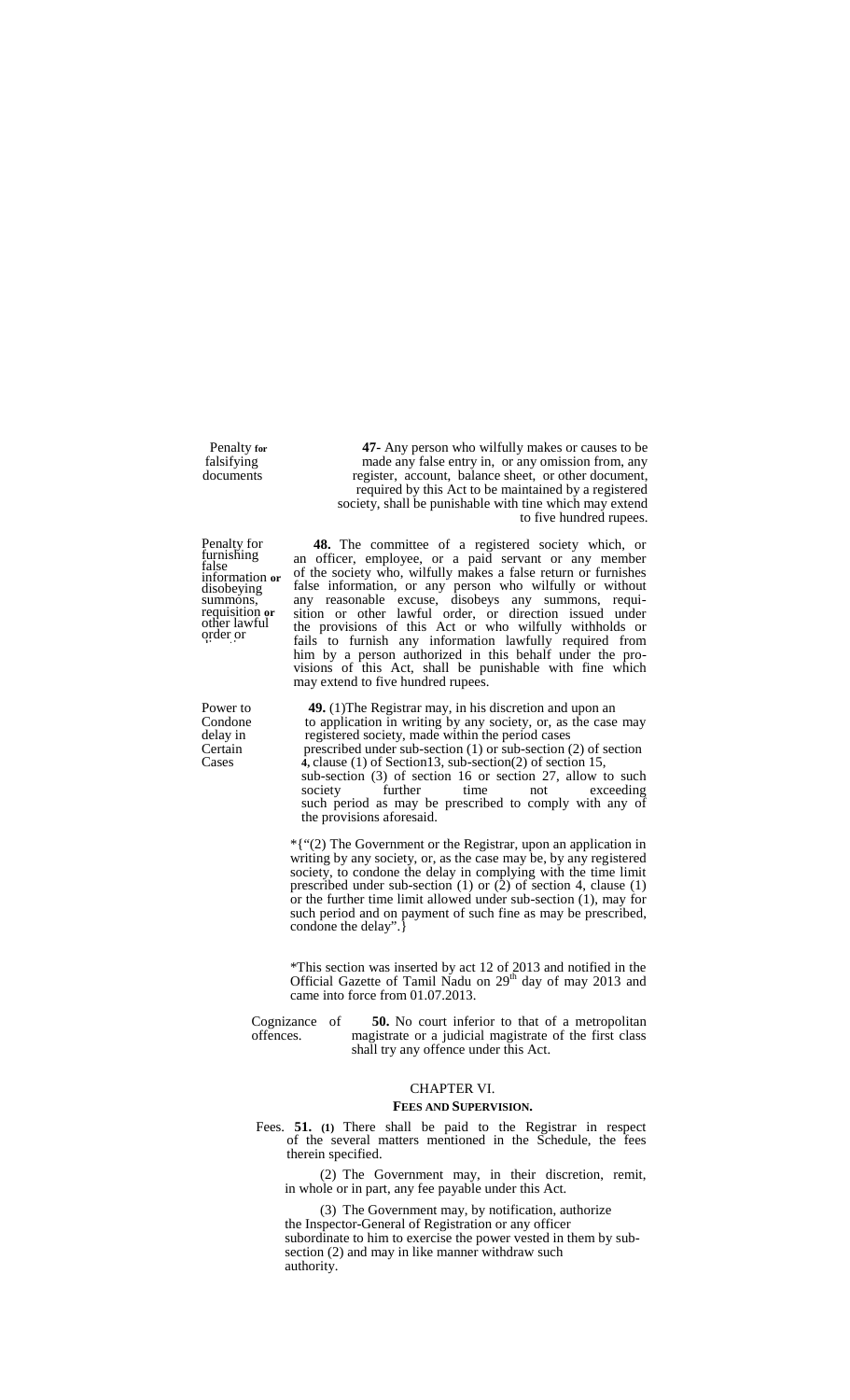(4) **The exercise** of the power delegated under sub- section (3) **shall** be subject to such restrictions and conditions as may be specified in the notification and also to control and revision by the Government or by such officer as may be empowered by the Government in this behalf. The Government shall also have power to control and revise the acts or proceedings of any officer so empowered.

(5) All fees paid to the Registrar in pursuance of this Act shall be accounted for to the Government.

**52.** (I) The Inspector-General of Registration shall Powers of have superintendence over all other Registrars functioning Inspector-<br>under this Act. General under this Act.

Registration

of

(2) No prosecution shall be instituted under this Act without the previous sanction in writing of the Ins- pector-General of Registration.

#### . CHAPTER VIL

#### **MISCELLANEOUS.**

**53.** Every society registered under the Societies Regist-<br>on Act, 1860 (Central Act XXI of 1860), or under<br>Act to existing ration Act, 1860 (Central Act **XXI** of 1860), or under Act to examy law corresponding to this Act in force in the transany law corresponding to this Act in force in the trans- **registered** ferred territory immediately before the date of the commencement of this Act including the Travancore-Cochin Literary, Scientific and Charitable Societies Registration Act, 1955 (Travancore-Cochin Act XII of 1955), shall be deemed to be registered under this Act, and the bylaws of such society, shall, in so far as they are not incon-<br>sistent with any provision of this Act, continue in force until altered or rescinded.

**54.** The Government may, by general or special order Exemption • whether prospectively or retrospectively,-

(1) exempt from all or any of the provisions of this Act or from any rule made under this Act, or

(2) direct that any such provisioner any such rule shall apply with such modifications as may be specified in the order, to any society or registered society or class of societies or of registered societies.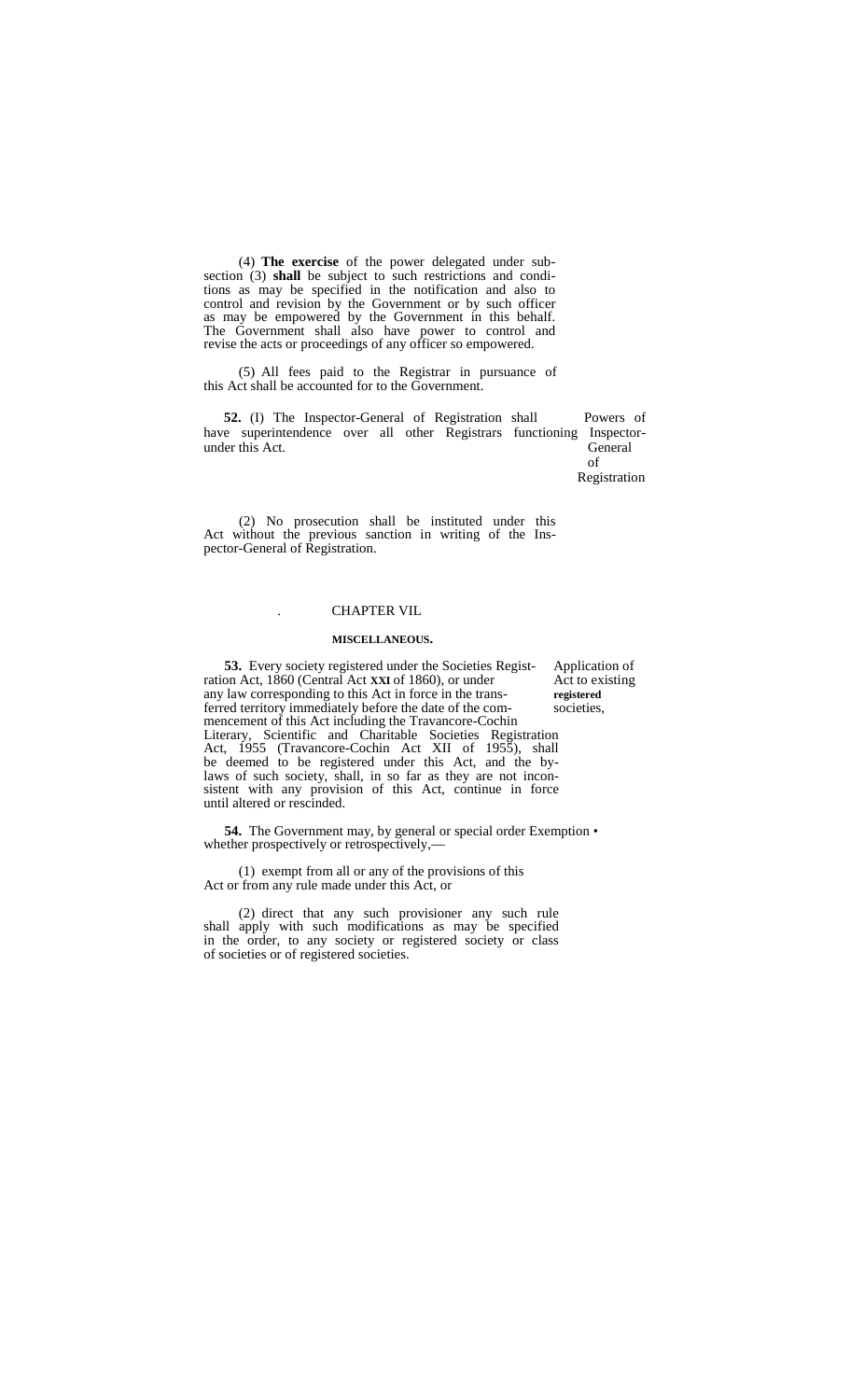**invalidated by**

Acts of **55.** No act or proceeding of a registered society or **registered** any committee or of any officer of the society shall be societies, etc., deemed to be invalid merely on the ground-<br>not to be

(a) of any vacancy or defect m the organisation of the society **or** the formation of the general body or the constitution of the committee ;

*(b)* of any defect **or** irregularity in the election or appointment of a member of the committee or an officer of the society | or

(c) of any defect or irregularity in such act or pro- ceeding not affecting the merits of the case.

**Power** to **56.** (1) The Government may make rules to carry out **make rules,** the purposes of this Act.

> (2) In particular and without prejudice to the generality of the foregoing power, such rules may provide for-

**ce) the** objects which may **be** recognized for **the** purpose of section 3 ;

(6) the matters in respect of which a society may or shall make by-laws and the procedure to be followed in making, altering and abrogating by-laws and the conditions to be satisfied prior to such making, alteration or abrogation ;

(c) the forms to be used for the purposes of registration of societies and for filing documents required or authorized to be filed under this Act ;

(J) the form of accounts, returns and registers required by this Act and the manner in which any such accounts, returns or registers shall be verified;

(e) the **nature** of the particulars of the mortgage or charge to be filed with the Registrar under section 32;

(/) the qualifications of auditors and the members appointed under sub-section (1) of section 16 and of the persons authorized to hold inquiry under section 36 ;

*{g)* the procedure to be followed by liquidators under this Act;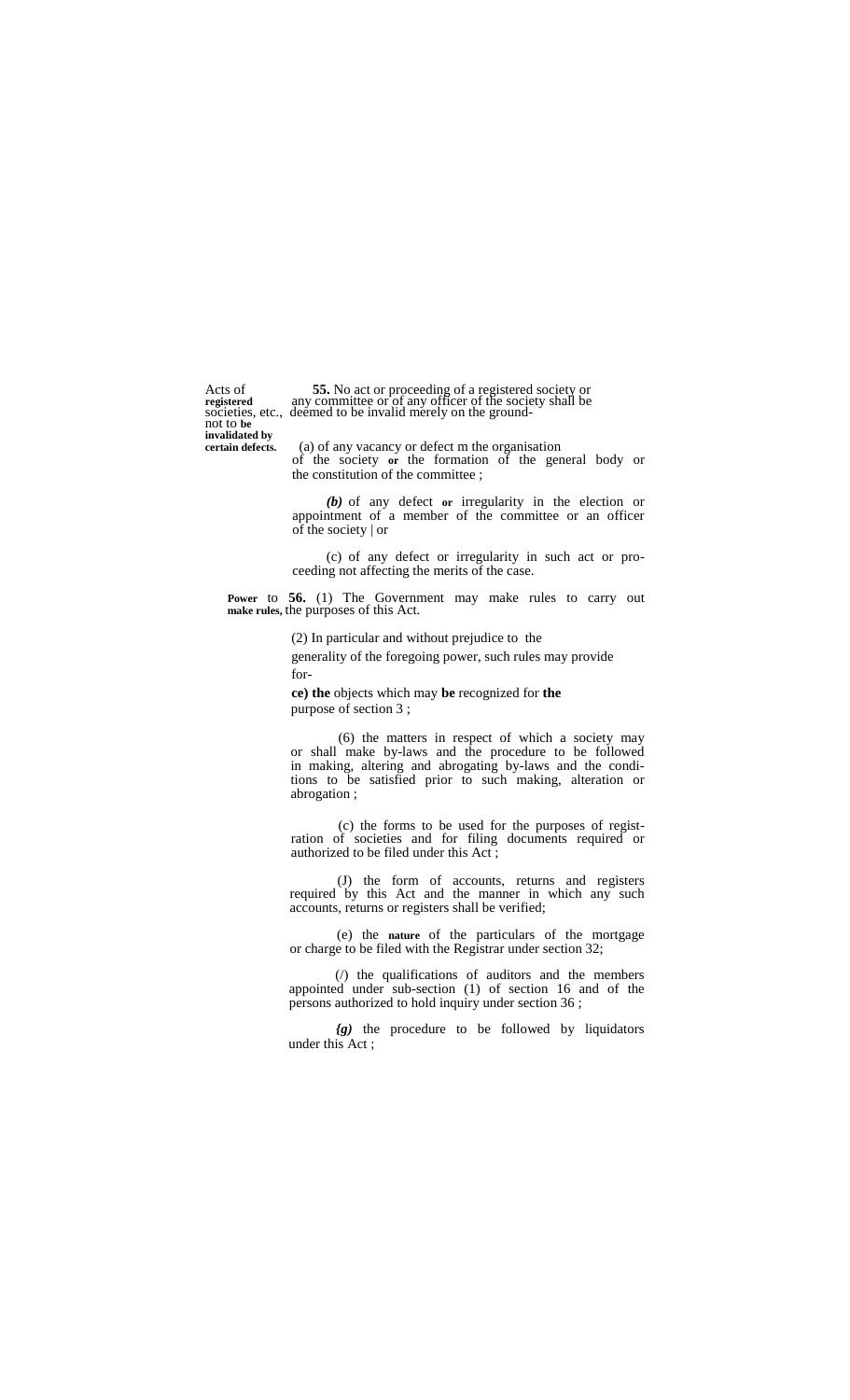*(h)* the inspection of documents kept by the Registrar and the grant of copies thereof ;

(i) the safe custody of books, papers and docu- ments in the Registrar's office and the destruction of such of the books, papers and documents aforesaid as need no longer be kept ;

(j) the time within which appeals under section 45 shall be preferred ;

*(k)* any other matter which has to be or may be prescribed.

**57.** (1) The Societies Registration Act, 1860 (Central **Repeals and** Act XXI of 1860), in so far as it applies to the State of **savings-** Tamil Nadu (hereafter in this section referred to as the said Act), is hereby repealed.

(2) Notwithstanding such repeal, all societies regis-

tered and all acts done under the said Act—<br>
(i) by the Registrars of<br>
under section 6 of (i) by the Registrars of the districts, appointed under section 6 of the Registration Act, 1908 (Central Act XVI of 1908), at any time during the period commen cing on the 1st September 1954 and ending with the 24th March 1955;

(ii) by the Sub-Registrars whose offices were amalgamated with the offices of the Registrars under sub- section (2) of section 7 of the Registration Act, 1908 (Central Act XVI of 1908), at any time during the period commencing on the 1st September 1954 and ending with the 27th May, 1955 ;

shall be deemed to be, and always to have been, valid as if the Registrars of the districts mentioned in clause (i) and the Sub-Registrars mentioned in clause (ii), had power to register such societies and do such acts during the said period, and accordingly no registration made and no act done by them under the said Act shall be called in question merely on the ground that they had no power to register such societies or to do such acts at the time, the registration was made or the act was done :

Provided that in relation to the territories specified in the Second Schedule to the Andhra Pradesh and Madras (Alteration of Boundaries) Act, **1959** (Central Act **56** of1959), clause (i) of this sub-section shall be construed as if for the expressions " 1st September 1954" and "24th March 1955 ", the expressions "1st October 1954" and Aarch 1955 ", the expressions "1st Oc<br>22nd August 1956 " has respectively been substituted.

(3) Any law corresponding to this Act in force in the transferred territory immediately before the date of the commencement of this Act including the Travancore- Cochin Literary, Scientific and Charitable Societies Registration Act, 1955 (Travancore-Cochin Act **XII** of 1955) (hereafter in this section referred to as the corres ponding law) shall stand repealed on the date of such commencement.

**(4)** The repeal by sub-section (3) of the corresponding law shall not affect-

(a) the previous operation of the corresponding law or anything duly done or suffered thereunder; or

*(b)* any right, privilege, obligation or liability acquired, accrued or incurred under the corresponding incurred under the corresponding  $law: or$ 

(c) any fine, penalty, forfeiture or punishment incurred in respect of any offence committed against the (c) any fine,<br>incurred in respect of<br>corresponding law ; or

*{d)* any investigation, legal proceeding or remedy in respect of any such right, privilege, obligation, liability, fine, penalty, forfeiture or punishment as aforesaid ;

and any such investigation, legal proceeding or remedy may be instituted, continued or enforced and any such fine, penalty, forfeiture or punishment may be imposed as if this Act had not been passed.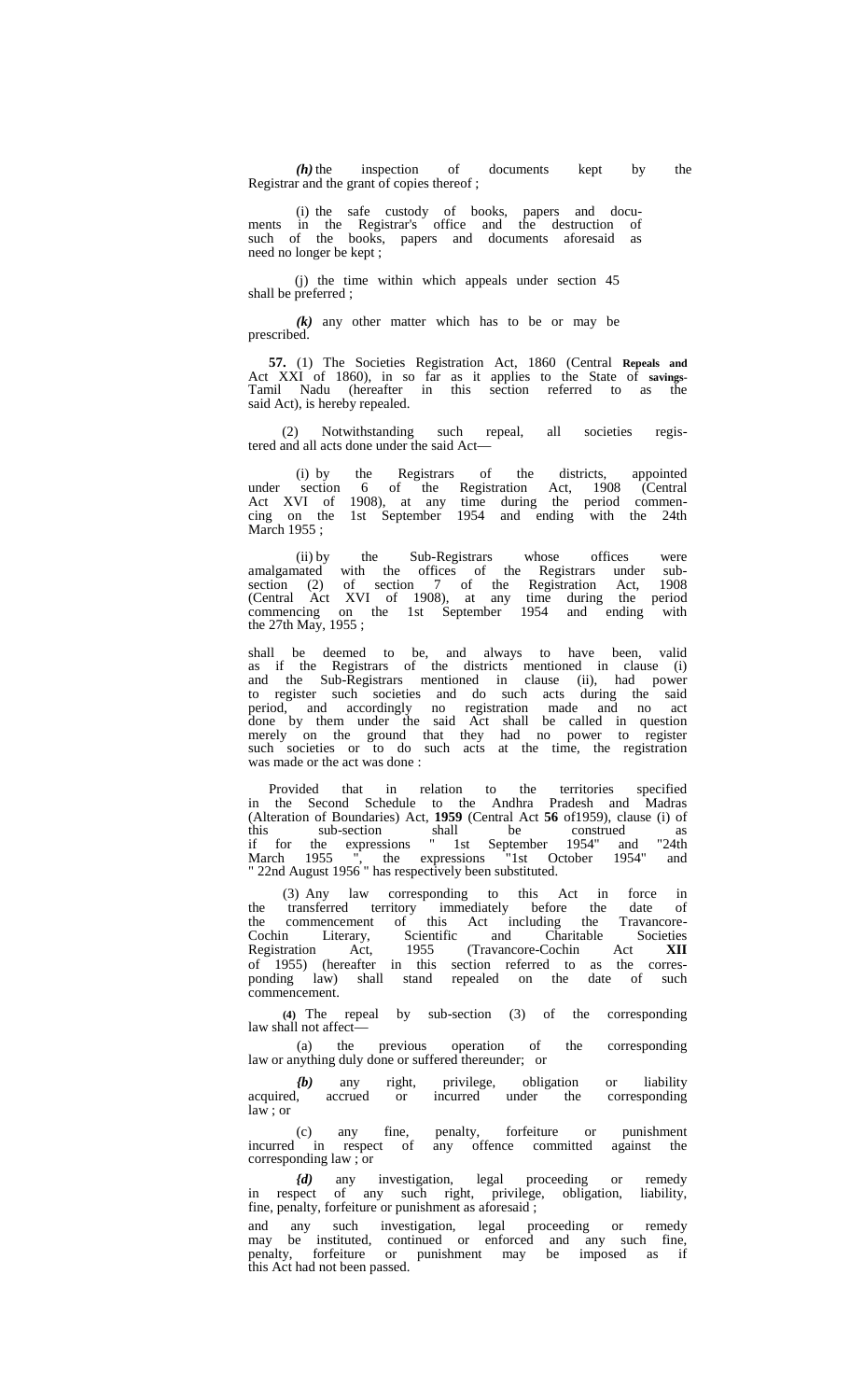(5) Subject to the provisions of sub-section (4) anything done or any action taken, including any appoint- ment or delegation made, notification, order, instruction or direction issued, or, any rule, regulation, form or bylaw framed, certificate granted or registration effected, under the corresponding law shall be deemed to have been done or taken under this Act and shall continue to have effect accordingly, unless and until superseded by anything done or any action taken under this Act.

(6) For the purpose of facilitating the application of this Act in the transferred territory, any court or other authority may construe this Act with such alterations not affecting the substance as may be necessary or proper to adapt it to the matter before the court or other authority.

**(7)** Any reference **to** the corresponding law in anj law which continues to be in force in the transferred territory after the date of the commencement of this Act shall, in relation to that territory, be construed as a reference **to** this Act.

**58. (1)** All rules made under this Act shall be published **Publication** othe **Tamil Nadu Government Gazette** and, unless they rules, commenin the **Tamil Nadu Government Gazette** and, unless they **rules, commentaries** expressed to come into force on a particular day **of rules** and are expressed to come into force **on** a particular day **of rules and** shall come into force on the day on which they **are so notiflcation** published. Placing on published.

**(2)** All **notifications issued** under this Act **shall, the Legislative** unless they are expressed to come into force on a parti-<br>cular day, come into force on the day on which they **are** pubhshed. cular day, come into force on the day on which they are

(3) Every rule made and notification issued **under** this Act shall, as soon as possible, after it is made **or** issued **be** placed on the table of both Houses of the Legislature, and if, before the expiry of the session in which it is so placed or the next session, both Houses agree in making **any** modification in any such rule or notification or both Houses agree that the rule or notification should not be made or issued, the rule or notification shall thereafter have effect only in such modified form or be of no effect, as the case may be, so however, that any **such** modification or annulment shall be without prejudice to the validity **of** anything previously done under that rule or notifi cation.

#### THE SCHEDULE.

*[See* **sub**-section **(1) of** section **51.]**

Table of **fees** to be paid to the Registrar.

- **1. For** registration of a society \*Two thousand Rupees. **2. For filing** any document by \*Hundred Rupees. this Act required **or** authorized to be filed other than the memorandum. 3. **For** every inspection **of** docu \*Two Hundred and fifty Rupees. **ments** (whether one **or** more) **in** the custody **of** the Registrar relating **to one** and **the same** society. 4. For issue of certificate of regis \*Two Hundred and fifty tration or certificate of regis- Rupees. tration on change of name 5. For every copy or extract of any \*For every page Document in the custody of the Registrar Rs.10. **6.** For a search of documents \*Hundred Rupees referred to in items 3 to 5 if the year referred to in items  $3$  to  $5$  if of registration of the
- society is not given in the application. 7. For an appeal under sub \*Thousand Rupees section (5) or an application section  $(5)$  or an apphcation under sub-section  $(6)$  of
	- under sub-section (6) of<br>section 44 or for an appeal an appeal